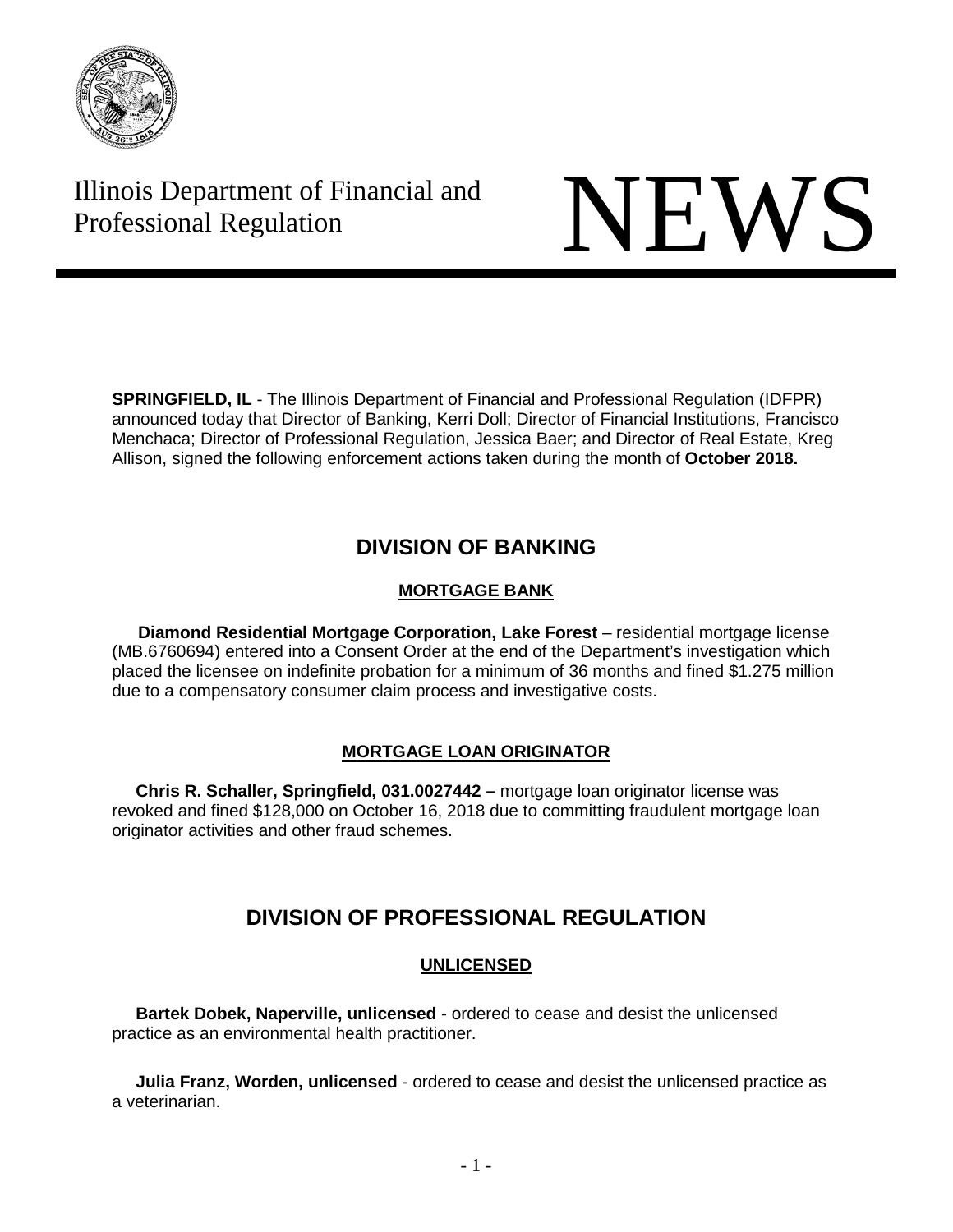**Frost, Ruttenberg & Rothblatt PC, Deerfield, unlicensed** - ordered to cease and desist the unlicensed practice as a nursing continuing education sponsor.

 **Garage and Lock Services, Inc., Lombard, unlicensed** and **Dovev Corem, Lombard, unlicensed** - ordered to cease and desist the unlicensed practice as a locksmith agency and locksmith.

 **Nicole Gray, Chicago, unlicensed** - ordered to cease and desist the unlicensed practice of social work.

 **Lonestar Roofing, Chicago, Evanston, Bridgeview, unlicensed** - ordered to cease and desist the unlicensed practice of roofing contracting.

 **Leonel Lux, Chicago, unlicensed** - ordered to cease and deist the unlicensed practice as a roofing contractor.

 **Modern Construction Services & Renovations, LLC, Wright City, MO, unlicensed** ordered to cease and deist the unlicensed practice as a roofing contractor.

 **Monsse's Hair Design, Chicago, unlicensed** - ordered to cease and desist the unlicensed operation as a shop/salon.

 **Randal Riverside, Arlington, TX, unlicensed** and **Matlock Pharmacy, Arlington, TX, unlicensed**, both ordered to cease and desist the unlicensed practice of pharmacy.

 **Samantha Riverz-Chavez, Joliet, unlicensed** - ordered to cease and desist the unlicensed practice of nursing and assessed a \$5,000 civil penalty.

#### **ARCHITECT**

**Paul Glenn, Harvard, 001014816** - architect license suspended for failure to file and/or pay Illinois state income taxes.

 **Victor Mercer, Chicago, 001012944** - architect license suspended for failure to file and/or pay Illinois state income taxes.

#### **ATHLETIC**

 **Antoine Elerson, Milwaukee, WI, 0021642310003** - licensed boxer license suspended for three months after having tested positive for tetrahydrocannabinol (marijuana) following a boxing match, effective retroactive to June 9, 2018 due to it being his first positive test for marijuana.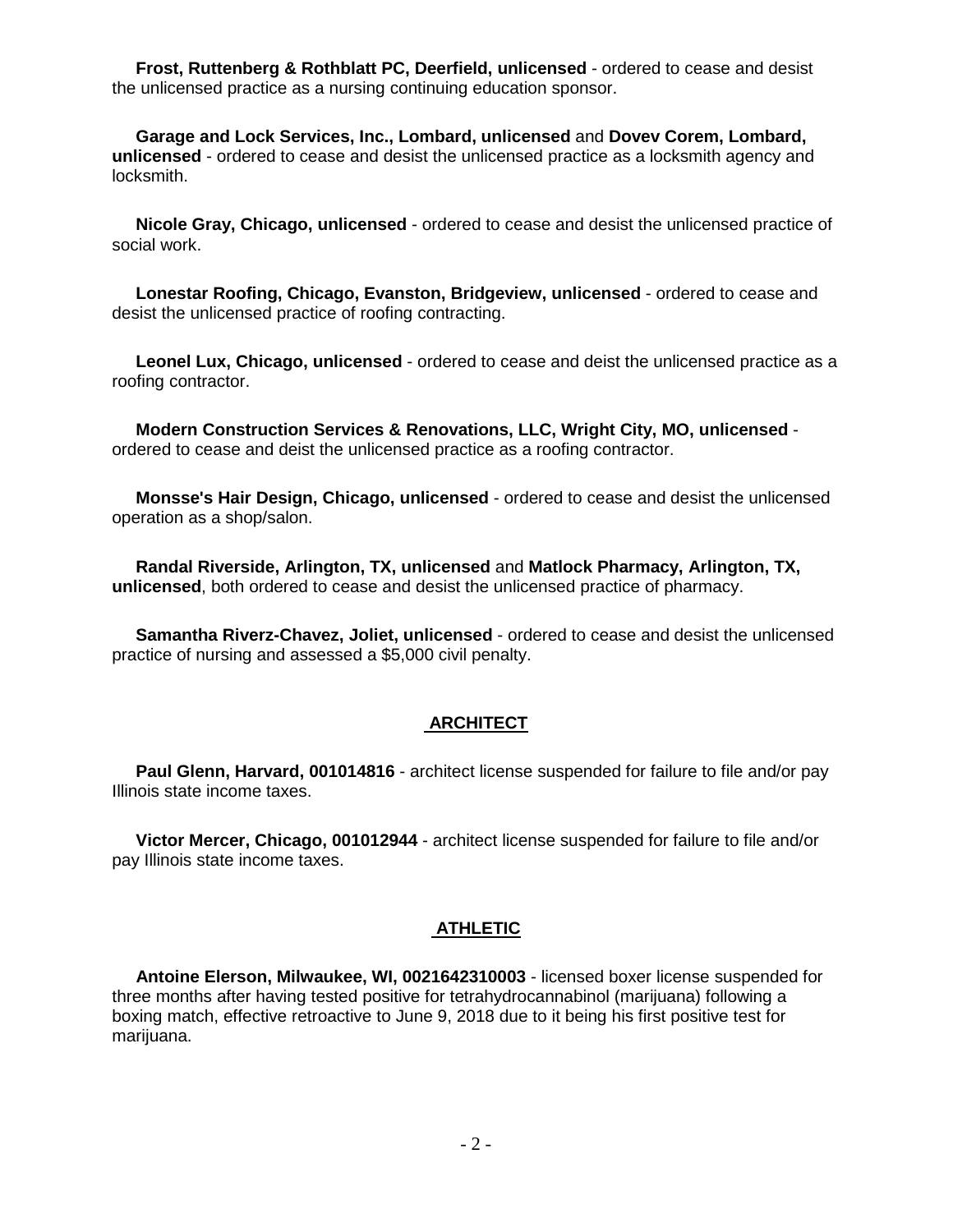**William-Michael Jackson, Missouri City, TX, 0021695160016** - licensed MMA contestant license suspended for three months, retroactive to June 9, 2018, after tested positive for tetrahydrocannabinol (marijuana) following a professional fight on June 9, 2018.

 **Robert Morrow, Lockport, 0021666760016** - licensed MMA and FCMA contestant licenses suspended for one year for testing positive on April 28, 2018 for Performance Enhancing Drugs following a Bellator event at the United Center.

### **BARBER, COSMETOLOGY, ESTHETICS, NAIL TECHNOLOGY, & HAIR BRAIDING**

 **Roxanne Garza, Oak Lawn, 011319374** - cosmetologist license issued with reprimand and fined \$250 due to unlicensed practice of cosmetology.

 **Sandra Agee, Carol Stream, 006059530** - barber license suspended for failure to file and/or pay Illinois state income taxes.

 **Crystal Akakpo, Chicago, 011277903** – cosmetologist license suspended for failure to file and/or pay Illinois state income taxes.

 **Brianne Arndt, Midland, MI, 011303469** - cosmetologist license suspended for failure to file and/or pay Illinois state income taxes.

 **Jordan Bailey, Chicago, 011317376** - cosmetologist license suspended for failure to file and/or pay Illinois state income taxes.

 **Lamont Bell, Chicago, 011247245** - cosmetologist license suspended for failure to file and/or pay Illinois state income taxes.

 **Hoang Bui, Buffalo Grove, 169012591** - nail technician license suspended for failure to file and/or pay Illinois state income taxes.

 **Cheryl Clymer, Plano, 011211890** - cosmetologist license placed in refuse to renew status due to a failure to comply with the completion of continuing education required by a prior consent order.

 **Ali'ce Cobb, Normal, 011312667** - cosmetologist license suspended for failure to file and/or pay Illinois state income taxes.

 **Deborah Ely, Godfrey, 011218773** - cosmetologist license placed in refuse to renew status due to a failure to comply with the completion of continuing education required by a prior consent order.

 **Paula Hillery, Danville, 011235020** - cosmetologist license suspended for failure to file and/or pay Illinois state income taxes.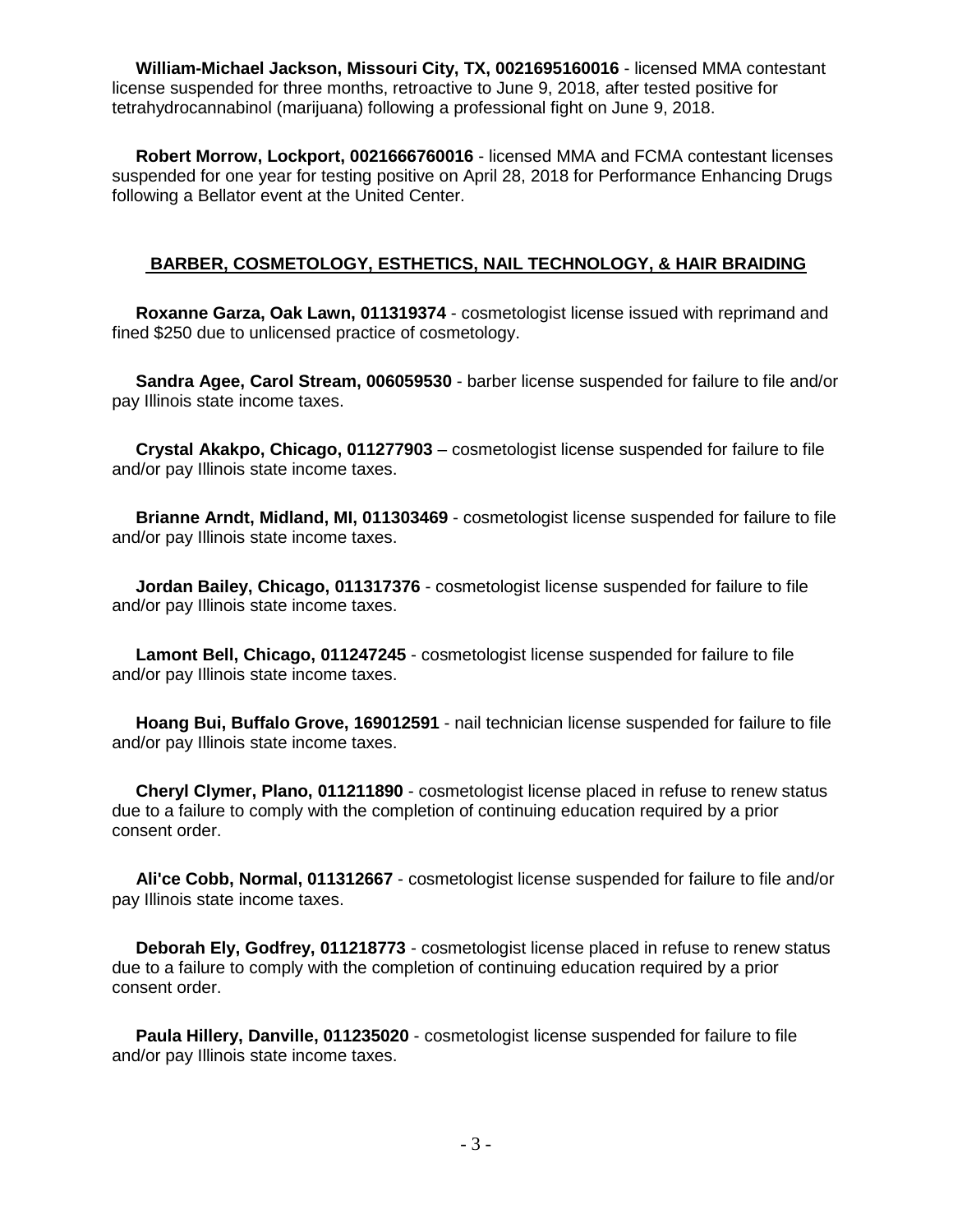**Shelia Hoffman, Dermott, AR, 011250253** - cosmetologist license suspended for failure to file and/or pay Illinois state income taxes.

 **Love, Chicago, 169003950** - nail technician license suspended for failure to file and/or pay Illinois state income taxes.

 **Nhu Nguyen, Chicago, 169023352** - nail technician license suspended for failure to file and/or pay Illinois state income taxes.

 **Hiral Patel, Gibsonia, PA, 011257257** - cosmetologist license placed in refuse to renew status due to a failure to comply with the completion of continuing education required by a prior consent order.

 **Robert Randle, Peoria, 006060724** - barber license suspended for failure to file and/or pay Illinois state income taxes.

 **Handford Sawyer, Naperville, 011317913** - cosmetologist license suspended for failure to file and/or pay Illinois state income taxes.

 **Maria Vergara, Norridge, 011211101** - cosmetologist license placed in refuse to renew status due to a failure to comply with the completion of continuing education required by a prior consent order.

 **Sandra Wells, Broadview, 259000052** - licensed hair braiding teacher license suspended for failure to file and/or pay Illinois state income taxes.

#### **DENTAL**

 **Husam Al-Dairi, San Diego, CA, 019023156** - dental license restored to indefinite probation for a minimum of two years for failing to comply with the terms of a prior consent order with the Department.

 **Neeta Bhushan, Lisle, 019027625** - dental license indefinitely suspended for unprofessional conduct and substandard care.

 **Thomas Faucher, Lake Forest, 019018635** - dental license reprimanded due to his having charged for services not rendered and closing his dental practice without notice to a patient.

 **Joseph Favia, Arlington Heights, 319012151** - dental controlled substance license reprimanded after having written prescriptions for controlled substances while her Illinois Dentist Controlled Substance license was non-renewed and expired and due to having voluntarily surrendered his U.S. Department of Justice-Drug Enforcement Administration controlled substance registration.

 **Lori Gross, Wheeling, 020007262** - registered dental hygienist license suspended for failure to file and/or pay Illinois state income taxes.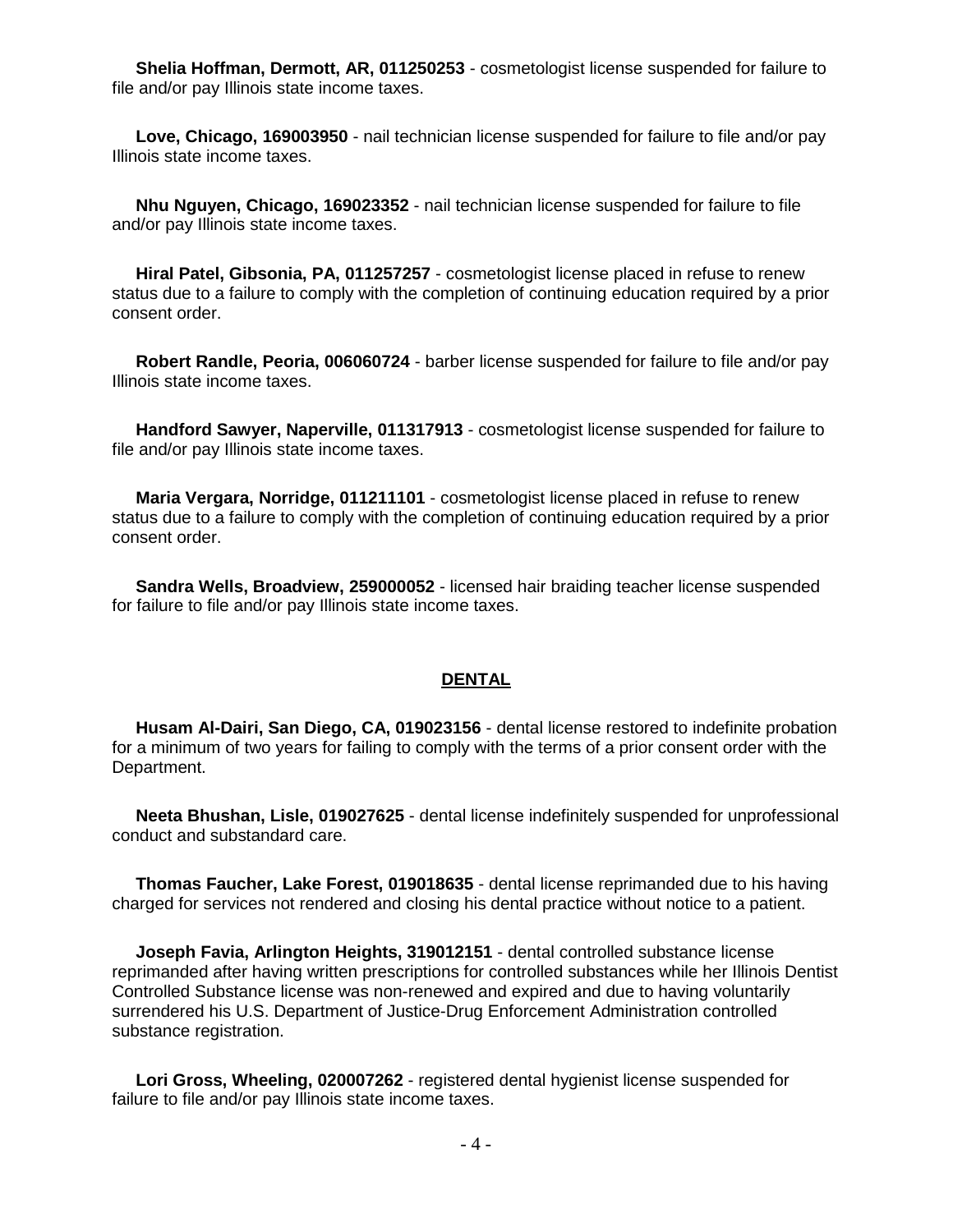**Gilbert Mendez, Arlington Heights, 019018210** – dental license ordered to complete and submit pre-approved continuing education courses due to failure to diagnose jaw fracture.

 **Hicham Riba, Burr Ridge, 319013001** - dental controlled substance license restored to indefinite probation for a minimum of two years.

 **Peter Waidzunas, Gurnee, 019015982** - dental license indefinitely suspended for failure to submit to a compelled examination until the respondent undergoes said evaluation.

 **Clifford Zmick, Northbrook, 019015572** - dental license placed on indefinite probation for a minimum of two years for allegations of unprofessional conduct and patient abandonment.

#### **CEMETERY**

 **Elizabeth Raleigh, Chicago, 253000092** - cemetery manager license placed on probation for 90 days and fined \$7,500 based on unprofessional conduct.

#### **COLLECTION AGENCY**

 **ADS Account Services, Inc., St. Peters, MO, 017020953** - collection agency license revoked, and its owner is precluded from further involvement in collection agencies in Illinois due to the failure to maintain client/creditor funds and remit to the creditors their portion of funds collected.

 **Credence Resource Management, LLC, Dallas, TX, 017app37262996** - collection agency license to be issued with reprimand based on a sister-state discipline.

#### **DETECTIVE, ALARM, SECURITY, FINGERPRINT VENDOR AND LOCKSMITH**

 **Ines Toro, Chicago, 129383874** - permanent employee registration card renewed on nonreporting probation for one year, effective upon payment of fees and filing of forms, and no firearm control card to be issued during probation, due to criminal conviction and failure to report.

 **Raven Allen, Chicago, 129386005** - permanent employee registration card placed in refuse to renew status for failure to appear for a disciplinary conference.

 **Meloney Bacon, Springfield, 129331521** - permanent employee registration card placed in refuse to renew status for failure to appear for a disciplinary conference.

 **Harold Barnes, Harvey, 129289555** - permanent employee registration card suspended for failure to file and/or pay Illinois state income taxes.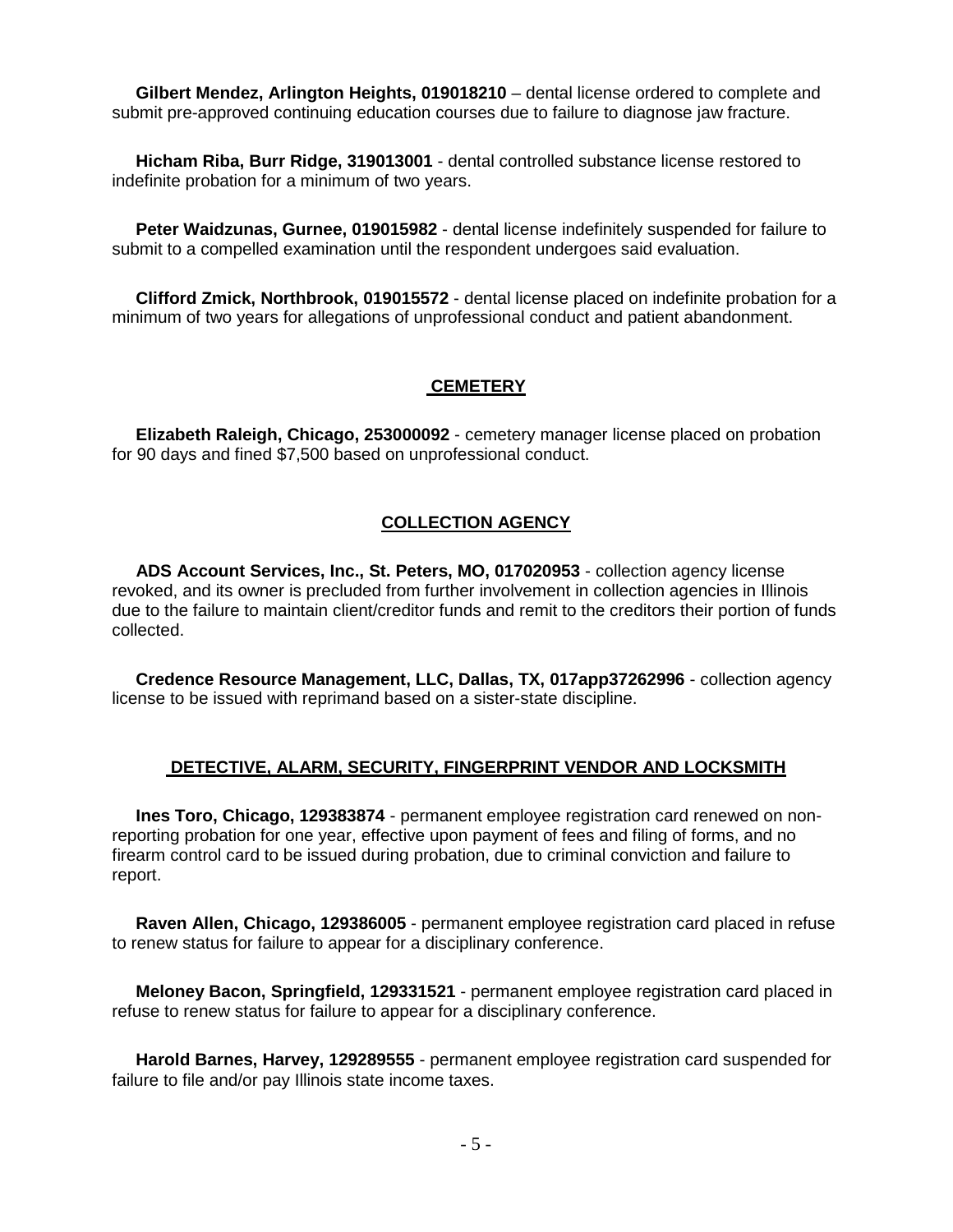**Arturo Bedolla, Chicago, 129177221** - permanent employee registration card suspended for failure to file and/or pay Illinois state income taxes.

 **Jesse Bons, Freeport, 129353869** - permanent employee registration card placed in refuse to renew status for failure to appear for a disciplinary conference.

 **Nicholas Bretsnyder, Lombard, 129354647** - permanent employee registration card placed in refuse to renew status for being more than 30 days delinquent in the payment of child support.

 **Jamal Britt, Chicago, 129302933** - permanent employee registration card suspended for failure to file and/or pay Illinois state income taxes.

 **Razhiana Brown, Midlothian, 129392063** - permanent employee registration card renewed on non-reporting probation for two years effective upon payment of fees and filing of forms due to criminal conviction and failure to report.

 **Marvell Bryant, Chicago, 129408327** - permanent employee registration card suspended for failure to file and/or pay Illinois state income taxes.

 **Damien Buchanan, Sauk Village, 129312108** - permanent employee registration card suspended for failure to file and/or pay Illinois state income taxes.

 **BWH Security LLC, Monee, 122001409** - private security contractor agency license and **Scott Ball, Monee, 119001553**, private security contractor license both reprimanded and fined \$2,500, owed jointly and severally, for unlicensed practice in 2017 prior to becoming licensed later in 2017.

 **Alejandro Cancel, Chicago, 129313886** - permanent employee registration card reprimanded for working armed security without a firearm control card.

 **Bret Capella, Riverton, 129343608** - permanent employee registration card placed in refuse to renew status for failure to appear for a disciplinary conference.

 **Curtis Carr, Mulkeytown, 129238247** - permanent employee registration card placed in refuse to renew status for failure to appear for a disciplinary conference.

 **Ondrea Cathey, Chicago, 129231524** - permanent employee registration card suspended for failure to file and/or pay Illinois state income taxes.

 **Cameron Cole, Riverdale, 129338799** - permanent employee registration card suspended for failure to file and/or pay Illinois state income taxes.

 **Kelvean Coleman, Chicago, 129364753** - permanent employee registration card placed in refuse to renew status for failure to appear for a disciplinary conference.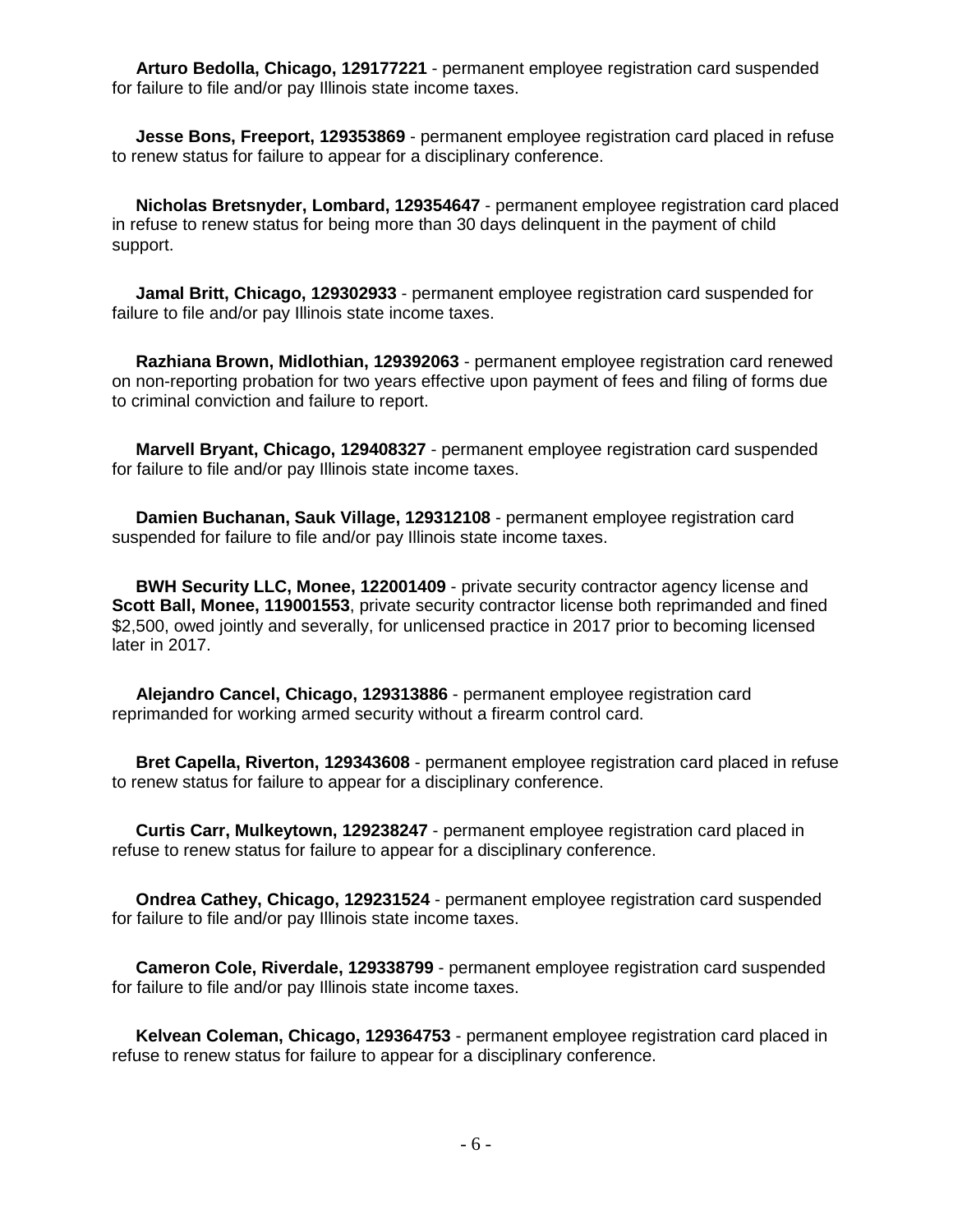**Keziah Coleman, Chicago, 129364754** - permanent employee registration card placed in refuse to renew status for failure to appear for a disciplinary conference.

 **Martino Colone, Hazel Crest, 129355485** - permanent employee registration card placed in refuse to renew status for failure to appear for a disciplinary conference.

 **Javon Cooper, Chicago, 129385543** - permanent employee registration card placed in refuse to renew status for failure to appear for a disciplinary conference.

 **Mark Dickman, Alton, 129374436** - permanent employee registration card placed in refuse to renew status for failure to appear for a disciplinary conference.

 **Joseph Eaves, Staunton, 129407474** - permanent employee registration card suspended for failure to file and/or pay Illinois state income taxes.

 **Barry Evans, Chicago, 129229854** - permanent employee registration card suspended for failure to file and/or pay Illinois state income taxes.

 **Earl Filskov, Northlake, 129039537** - permanent employee registration card suspended for failure to file and/or pay Illinois state income taxes.

 **Dandre Fisher, Markham, 129367127** - permanent employee registration card placed in refuse to renew status for failure to appear for a disciplinary conference.

 **Markie Freeman, Chicago, 129376178** - permanent employee registration card suspended for failure to file and/or pay Illinois state income taxes.

 **Emmanuel Frost, Decatur, 129408375** - permanent employee registration card placed in refuse to renew status for failure to appear for a disciplinary conference.

 **Robert Gougis, Chicago, 129.356149** - permanent employee registration card suspended for failure to file and/or pay Illinois state income taxes.

 **Rashila Grady, Chicago, 129322915** - permanent employee registration card suspended for failure to file and/or pay Illinois state income taxes.

 **Katrice Green, Chicago, 129397775** - permanent employee registration card placed in refuse to renew status for failure to appear at a disciplinary conference.

 **Gordon Grigsby, Chicago, 129018587** - permanent employee registration card suspended for failure to file and/or pay Illinois state income taxes.

 **George Gutierrez, Bartlett, 129415942** - permanent employee registration card placed in refuse to renew status for being more than 30 days delinquent in the payment of child support.

 **Cyprian Hamilton, Elmwood Park, 129331525** - permanent employee registration card reprimanded for working armed security without a firearm control card in 2015 and 2016.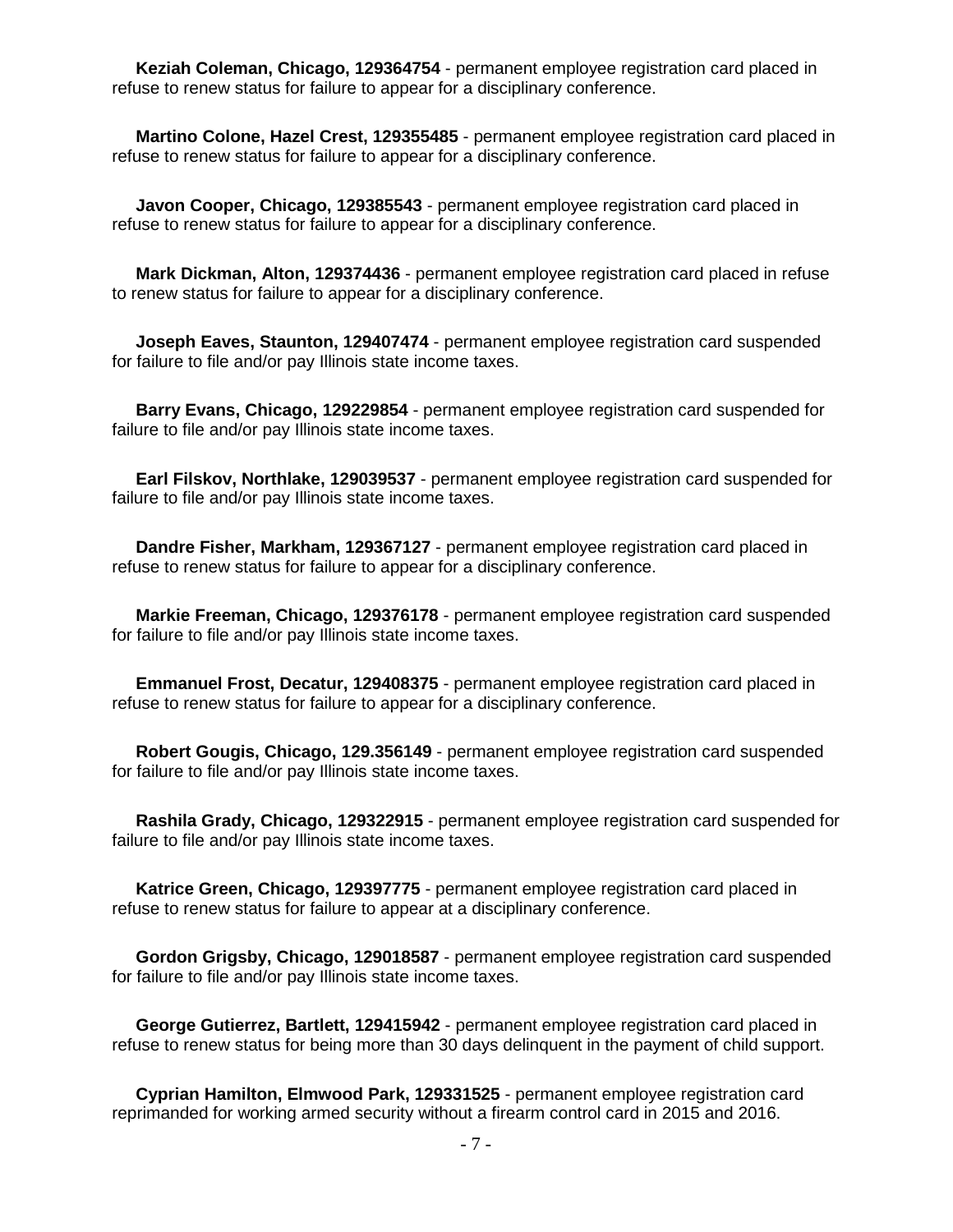**Tomeco Hawkins, Clinton, 129284921** - permanent employee registration card placed in refuse to renew status for failure to appear for a disciplinary conference.

 **Robert Hayes, Chicago, 129360955** - permanent employee registration card placed in refuse to renew status for failure to appear for a disciplinary conference.

 **Taylor Hermon, Chicago, 129414624** - permanent employee registration card suspended for failure to file and/or pay Illinois state income taxes.

 **Emmanuel Hernandez, Chicago, 129334825** - permanent employee registration card placed in refuse to renew status for failure to appear for a disciplinary conference.

 **Alex Huynh, Chicago, 129381158** - permanent employee registration card placed in refuse to renew for failure to appear for a disciplinary conference.

 **Harold Jackson, Chicago, 129318632** - permanent employee registration card suspended for failure to file and/or pay Illinois state income taxes.

 **Raven Johnson, Chicago, 129368067** - permanent employee registration card suspended for failure to file and/or pay Illinois state income taxes.

 **Markita Johnson, Chicago, 129393290** - permanent employee registration card placed in refuse to renew status for failure to appear for a disciplinary conference.

 **DeMarcus Johnson, Chicago, 129386613** - permanent employee registration card placed in refuse to renew status for failure to appear for a disciplinary conference.

 **Jasmine Jones, Chicago, 129343950** - permanent employee registration card placed in refuse to renew status for failure to appear for a disciplinary conference.

 **Jesse Jones, Chicago, 129365193** - permanent employee registration card suspended for failure to file and/or pay Illinois state income taxes.

 **Thomas Kronas, Downers Grove, 129187349** - permanent employee registration card placed in refuse to renew for failure to appear for a disciplinary conference.

 **Jataezia Lewis, Westmont, 129421794** - permanent employee registration card suspended for failure to file and/or pay Illinois state income taxes.

 **Jesse Leydig, LaSalle, 129362964** - permanent employee registration card placed in refuse to renew status for failure to appear for a disciplinary conference.

 **Larry Lohmar, Elmwood, 129371092** - permanent employee registration card and **Aimright, Elmwood, 249000310**, fingerprint vendor license placed in refuse to renew status due to unprofessional conduct.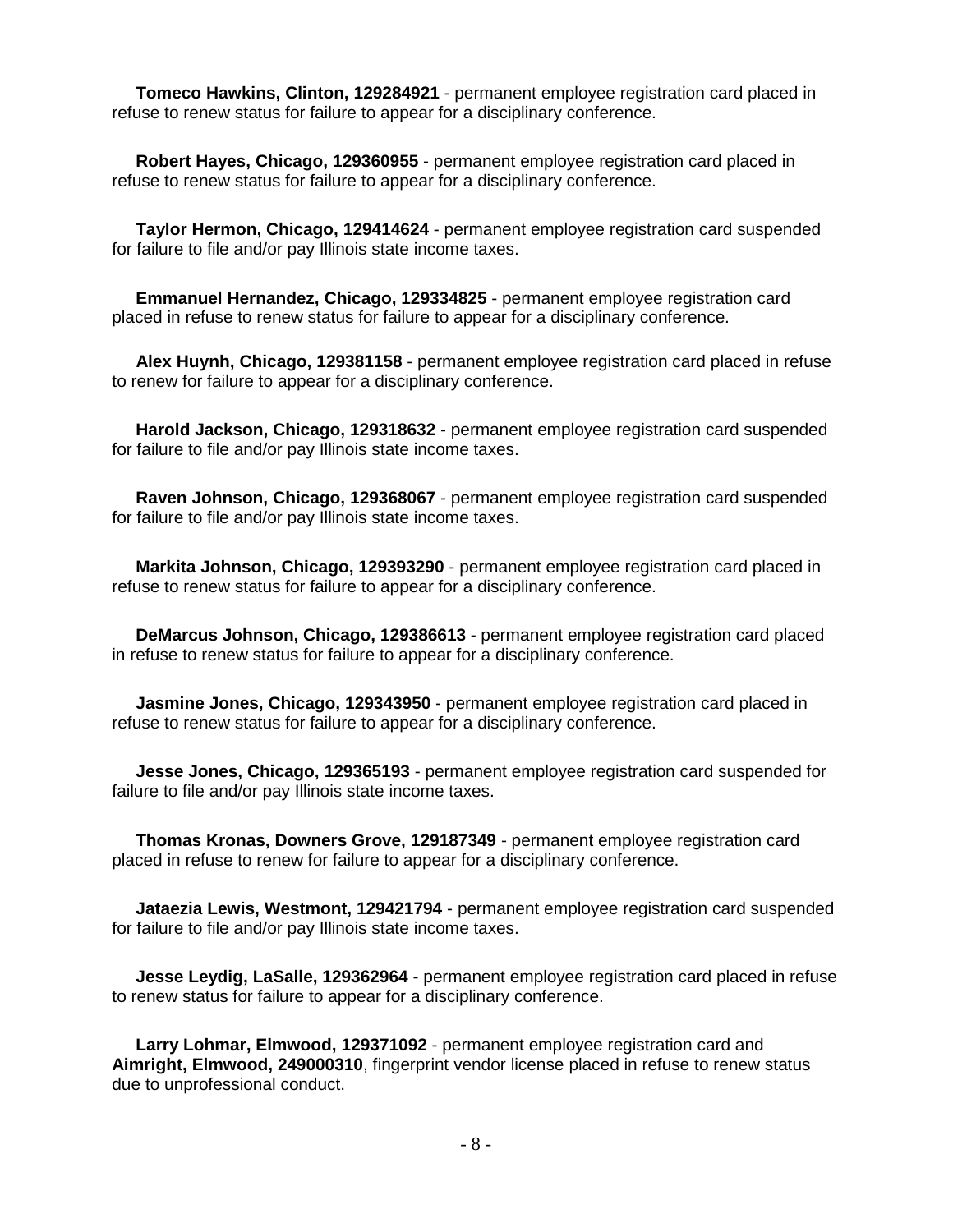**Keith Longinette, Normandy, MO, 129320897** - permanent employee registration card placed in refuse to renew for failure to appear for a disciplinary conference.

 **Michael Loving, Chicago, 129137439** - permanent employee registration card suspended for failure to file and/or pay Illinois state income taxes.

 **Vanardy Marshall, Chicago, 129355351** - permanent employee registration card placed in refuse to renew status for failure to appear for a disciplinary conference.

 **Curtis Marshall, Richton Park, 129396817** - permanent employee registration card suspended for failure to file and/or pay Illinois state income taxes.

 **Lawrence Marshall, Chicago, 129365659** - permanent employee registration card suspended for failure to file and/or pay Illinois state income taxes.

 **Nora Means, Chicago, 129248640** - permanent employee registration card suspended for failure to file and/or pay Illinois state income taxes

 **Nora Means, Chicago, 129248640** - permanent employee registration card suspended for failure to file and/or pay Illinois state income taxes.

 **Dana Mitchell, Chicago, 129355118** - permanent employee registration card suspended for failure to file and/or pay Illinois state income taxes.

 **Charles Morgan, Hoffman Estates, 129323666** - permanent employee registration card placed in refuse to renew status for failure to appear for a disciplinary conference.

 **Dedrick Morris, Chicago, 129420101** - permanent employee registration card indefinitely suspended for being more than 30 days delinquent in the payment of child support.

 **Kevin Murdock, Chicago, 129302296** - permanent employee registration card placed in refuse to renew for failure to appear for a disciplinary conference.

 **Edmundo Murillo, Romeoville, 129257333** - permanent employee registration card reprimanded due to aiding and assisting unlicensed practice.

 **Doty Nash, Chicago, 129280425** - permanent employee registration card indefinitely suspended for being more than 30 days delinquent in the payment of child support.

 **Oron Nuriel, Chicago, 191000908** - locksmith license placed on non-reporting probation for two years and fined \$2,500 for unlicensed practice as a locksmith prior to becoming licensed.

 **Wayne O'Connor, Johnston City, 129231513** - permanent employee registration card placed in refuse to renew status for failure to appear for a disciplinary conference.

**Ardell Overman, Kirkland, 129393670** - permanent employee registration card placed on twoyear non-reporting probation due to criminal conviction and failure to report.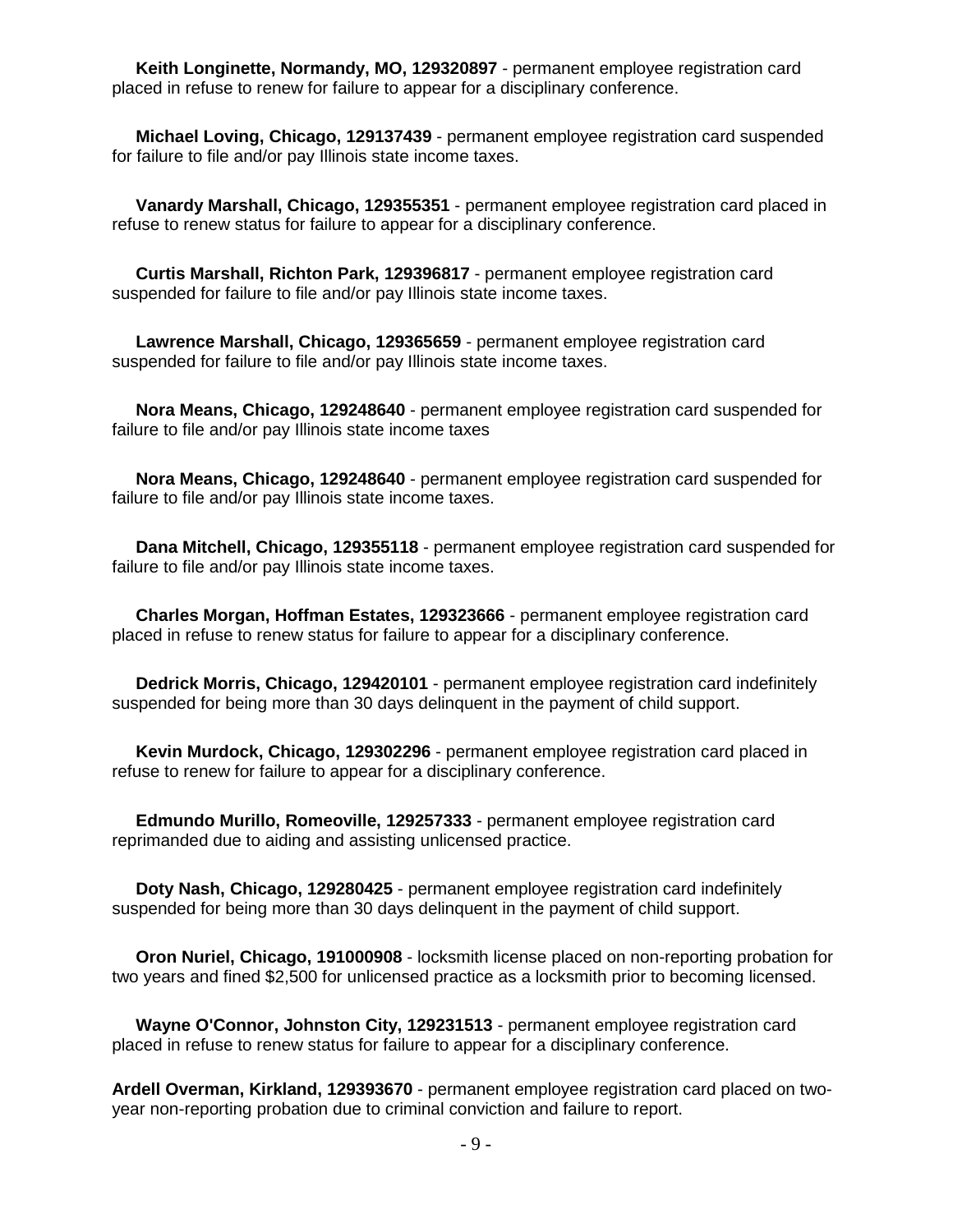**Devin Owens, Chicago, 129429550** - permanent employee registration card issued and placed on non-reporting probation for one year due to criminal conviction.

 **Emir Perezic, Mount Prospect, 129334576** - permanent employee registration card placed in refuse to renew for failure to appear for a disciplinary conference.

 **Jerome Phelps, Park Forest, 129188304** - permanent employee registration card suspended for failure to file and/or pay Illinois state income taxes.

 **Richard Podhorsky, Danvers, 129app3762001** - permanent employee registration card to be issued and placed on non-reporting probation for one years after self-reported felony convictions dating back to 1981 and ending in 2008.

 **Albert Powe, Calumet City, 129038882** - permanent employee registration card suspended for failure to file and/or pay Illinois state income taxes.

 **Charles Reynolds, Chicago, 129376625** - permanent employee registration card placed in refuse to renew status for failure to appear for a disciplinary conference.

 **Mary Richards, Chicago, 129274605** - permanent employee registration card suspended for failure to file and/or pay Illinois state income taxes.

 **Lytoya Roberts, Chicago, 006062756** - barber license suspended for failure to file and/or pay Illinois state income taxes.

 **Lytoya Roberts, Westmont, 129378966** - permanent employee registration card suspended for failure to file and/or pay Illinois state income taxes.

 **Clarence Roundtree, Chicago, 129014837** - permanent employee registration card suspended for failure to file and/or pay Illinois state income taxes.

 **Nicholas Sage, Monmouth, 129375843** - permanent employee registration card placed in refuse to renew for failure to appear for a disciplinary conference.

 **Shawn Schell, Streator, 129303480** - permanent employee registration card placed in refuse to renew for failure to appear for a disciplinary conference.

 **David Scott, Chicago, 129218919** - permanent employee registration card suspended for failure to file and/or pay Illinois state income taxes.

 **Jose Segovia, Palatine, 129352724** - permanent employee registration card placed in refuse to renew status for failure to appear for a disciplinary conference.

 **Quenell Smith, Chicago, 129389979** - permanent employee registration card placed in refuse to renew status for failure to appear for a disciplinary conference.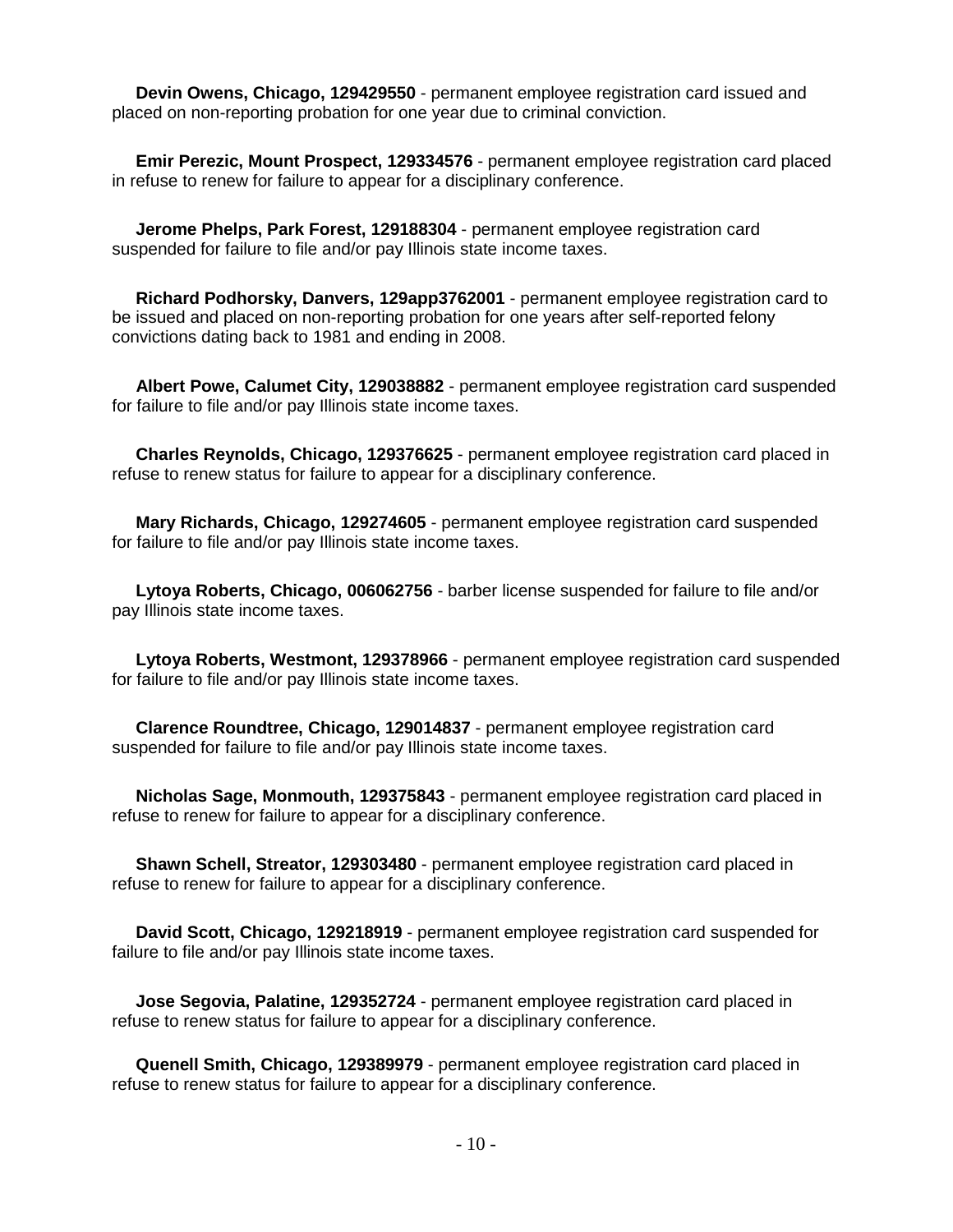**Damien Snerling, Chicago, 129381790** - permanent employee registration card suspended for failure to file and/or pay Illinois state income taxes.

 **Mark Sorour, Chicago, 129429555** - permanent employee registration card issued and placed on non-reporting probation for one year due to criminal conviction and failure to report.

 **Jeremy Stewart, Chicago, 129351500** - permanent employee registration card suspended for failure to file and/or pay Illinois state income taxes.

 **Lamont Sturdivant, Chicago, 129337201** - permanent employee registration card suspended for failure to file and/or pay Illinois state income taxes.

 **Kyron Taylor, Centreville, 129317978** - permanent employee registration card placed in refuse to renew status for failure to appear at a disciplinary conference.

 **Christopher Terry, Chicago, 129372250** - permanent employee registration card placed in refuse to renew status for failure to appear for a disciplinary conference.

 **Patrick Tidwell, Chicago, 129275225** - permanent employee registration card placed in refuse to renew status for failure to appear for a disciplinary conference.

 **Elad Vaknin, Lombard, 191000897** - locksmith license placed on non-reporting probation for two years and fined \$2,500 for unlicensed practice as a locksmith prior to becoming licensed.

 **Eric Walker, Evergreen Park, 119001241** - private security contractor license and **115002044**, private security contractor license each are placed on non-reporting probation for two years and fined \$2,500, owed jointly and severally, for aiding and abetting unlicensed practice as a security guard for Progressive in 2014.

 **Deondre Walker, Chicago, 129376092** - permanent employee registration card placed in refuse to renew status for failure to appear for a disciplinary conference.

 **Kim Wells, Chicago, 129307542** - permanent employee registration card suspended for failure to file and/or pay Illinois state income taxes.

 **Kevin Williams, Chicago, 129303948** - permanent employee registration card placed in refuse to renew status for failure to appear for a disciplinary conference.

 **Janice Williams, Chicago, 129373239** - permanent employee registration card suspended for failure to file and/or pay Illinois state income taxes

 **Deon Wilson, Chicago, 129309673** - permanent employee registration card placed in refuse to renew status for failure to appear for a disciplinary conference.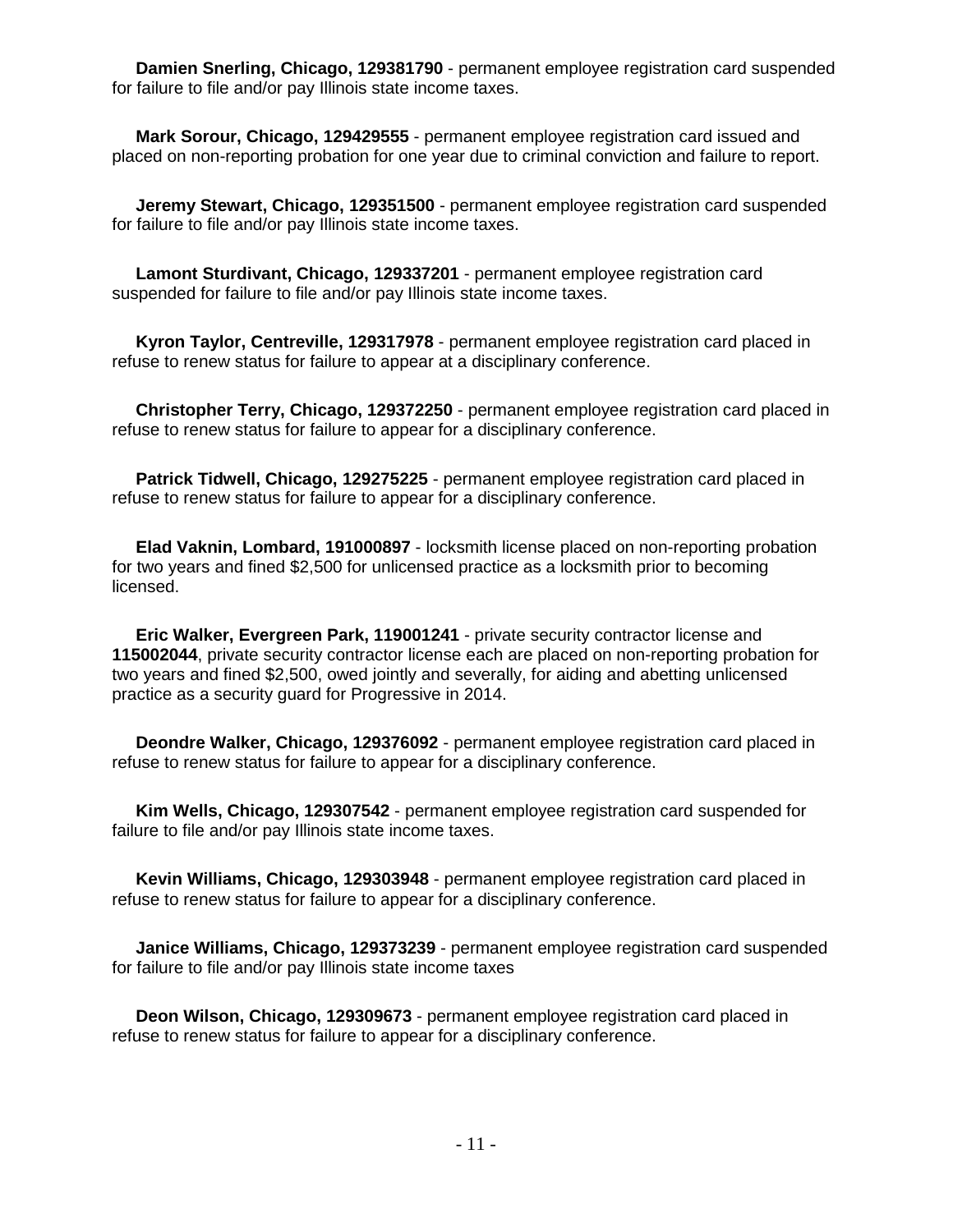#### **FUNERAL DIRECTOR AND EMBALMER**

 **Keith McGee, Chicago, 034015664** - funeral home director and embalmer license suspended for 14 days and fined \$1,000 after failed to file a death certificate in a timely manner and for unprofessional conduct.

 **Tarnecia Williams, Oswego, 034016645** - funeral home director and embalmer license reprimanded and fined \$1,500 after failed to file a death certificate in a timely manner.

#### **PHYSICIAN ASSISTANT**

 **Kati McLeod, Denver, CO, 08505565** - licensed physician assistant license reprimanded and fined \$500 based on adverse action by other jurisdictions.

#### **ROOFING CONTRACTOR**

 **Artex Construction, Inc., Orland Park, 104017574** - roofing contractor license reprimanded and fined \$3,500 based on aiding and assisting unlicensed practice of roofing contracting.

 **Steven Calcott, Edwardsville, 105007260** - acceptance of roofing qualifying party designation indefinitely suspended for a minimum of two years based on unprofessional conduct and prior agency disciplines of previously owned business.

 **Calcott roofing, LLC, Edwardsville, 104018161** - roofing contractor license issued and placed on indefinite probation for a minimum of two years based on unprofessional conduct and prior agency disciplines of previously owned roofing business.

 **Dickson Contractors, Inc., Arlington Heights, 104004625** - roofing contractor license reprimanded and fined \$3,500 based on aiding and assisting unlicensed practice of roofing contracting.

 **TruHome, Inc., Dakota, 104017683** - roofing contractor license reprimanded and fined \$2,500 after engaged in the practice of roofing contracting prior to licensure.

#### **MASSAGE THERAPY**

 **Apollonia Fuller, Decatur, 227020772** - massage therapist license issued and placed on one-year non-reporting probation because of three criminal felony convictions, and a criminal misdemeanor conviction involving alcohol abuse, all of which occurred between the years 2004 through 2012.

 **Willie Johnson, Collinsville, 227015579** - massage therapist license suspended for failure to file and/or pay Illinois state income taxes.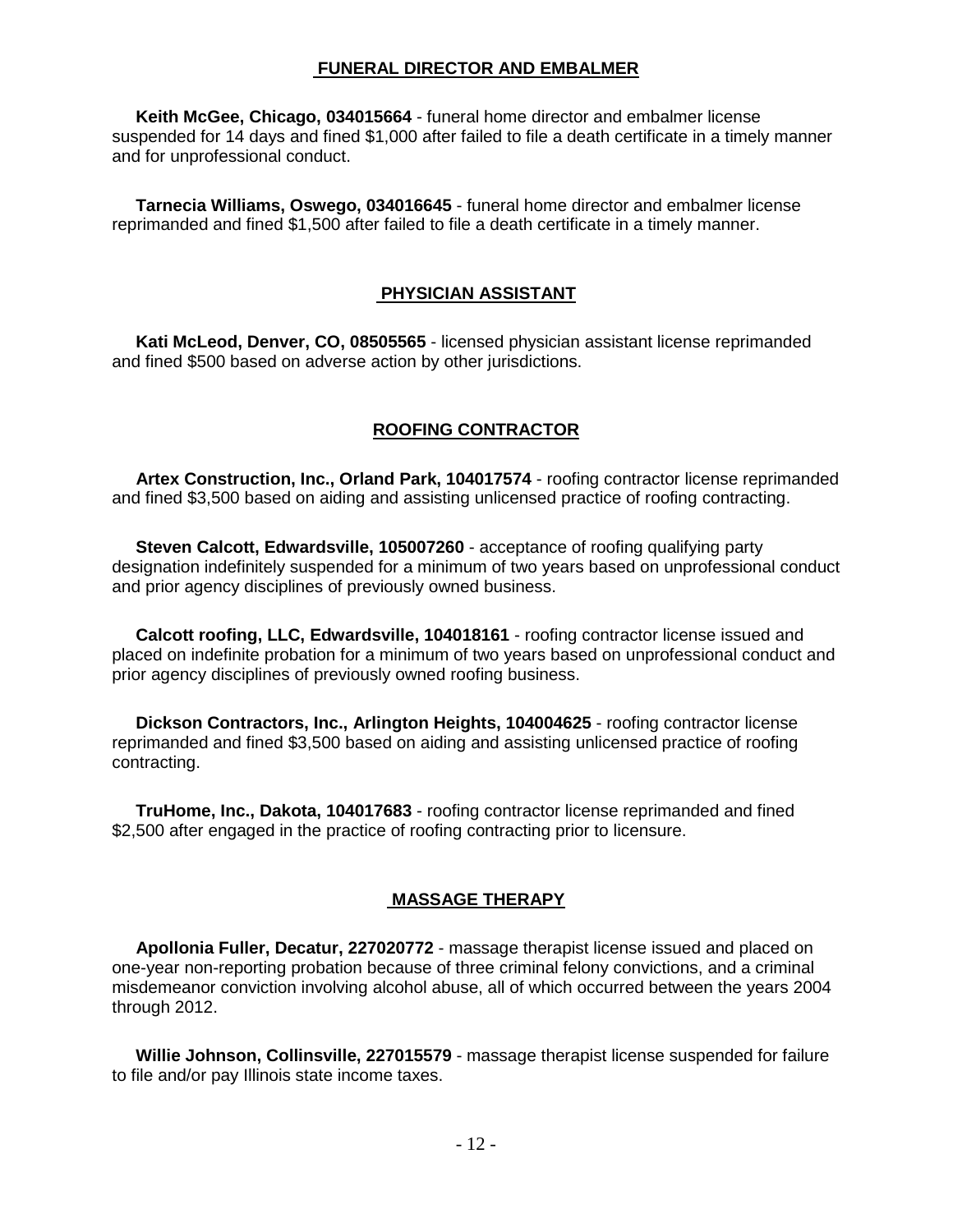**Quina Martin, Gilberts, 227016576** - massage therapist license suspended for one year and fined \$750 because of pleading guilty to a criminal misdemeanor charge for aiding unlicensed massage therapy practice as owner of a massage spa.

 **Marla Shuman, Sugar Grove, 227013481** - massage therapist license suspended for failure to file and/or pay Illinois state income taxes.

#### **MEDICAL**

 **James Achebe, Chicago, 036054592** - physician and surgeon license reprimanded, must take 20 hours of CME's and fined \$1,000 based on allegations of failure to transfer a patient, order immediate consult, and failure to timely treat a patient following a medical malpractice settlement.

 **Timothy Brandt, Lyndon Station, WI, 036053252** - physician and surgeon license and **336018019**, controlled substance license is placed on permanent inactive status based on respondent's prescribing of controlled substances to his friends without maintaining medical records.

 **Cedric Coleman, Chicago, 036067164** - physician and surgeon license suspended for 60 days, followed by being placed on indefinite probation for a minimum of three years after respondent performed improper bioplastic buttock injections using PMMA on at least two patients resulting in serious post-operative medical complications.

 **Khaled Dabash, Macomb, 036089170** - physician and surgeon license placed in refuse to renew status due to failure to comply with the terms and conditions of a June 2008 Order.

 **Joseph Dambrauskas, Carnegie, PA, 036067884** - physician and surgeon license restored on permanent inactive status.

 **Walter Duzey, Libertyville, 038007183** - chiropractic physician license indefinitely suspended until such time respondent follows all tax laws administered by the Illinois Department of Revenue.

 **Panayiotis Ellinas, Edwardsville, 036139561** - physician and surgeon license placed on indefinite probation with practice restrictions for a minimum of four and one-half years and controlled substance license, **336101295**, indefinitely suspended for a minimum of one year based on adverse action taken by the state of Arizona.

 **Sonjay Fonn, Cape Girardeau, MO, 036129542** - physician and surgeon license placed on permanent inactive status for multiple violations arising out of submission of false claims to Medicare/Medicaid.

 **Mark Gould, Wauconda, 038007812** - chiropractor license suspended for 30 days, followed by being placed on indefinite probation for a minimum for three years based on allegations that respondent engaged in a boundary violation with a former patient, failed to disclose arrests and conviction, and failed to disclose previous disciplinary actions.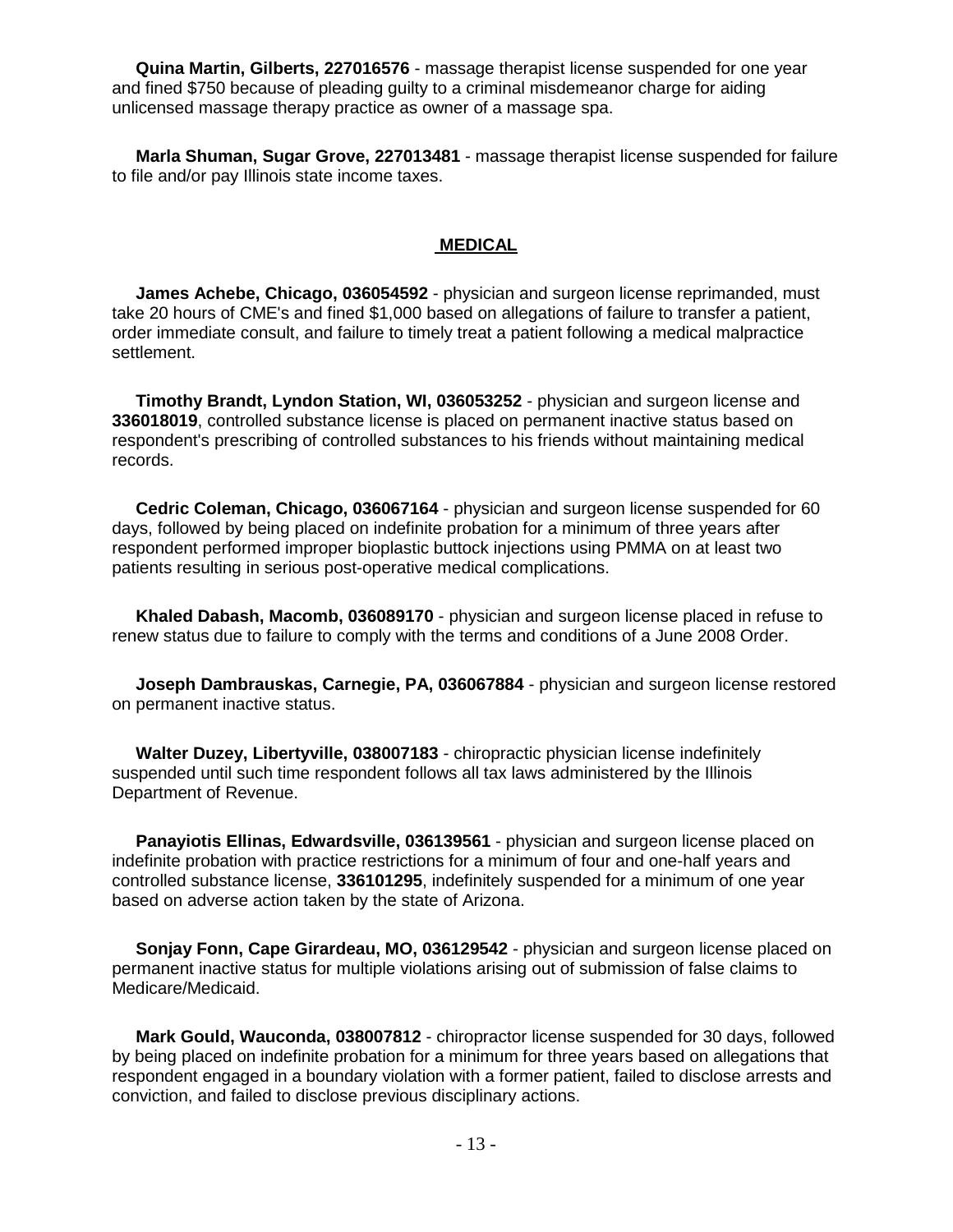**Matthew Hefty, Bismarck, ND, 036147642** - physician and surgeon license issued with reprimand based on disciplinary actions by the North Dakota Board of Medicine for inappropriate prescribing of controlled substances to several patients.

 **Larry Maddalena, Austin, TX, 038013279** - chiropractor license issued with reprimand and must take and pass EBAS within 12 months for failing to disclose a sister-state discipline for operating a chiropractic facility in the state of Texas without a valid certificate of registration.

 **Anjalie Narasimhan, Columbia, TN, 036132468** - physician and surgeon license restored to inactive status.

 **Satish Patel, Oakbrook Terrace, 336087839** - physician and surgeon controlled substance license restored to permanent inactive status.

 **Gustavo Pedraza, Dwight, 036076520** - physician and surgeon license reprimanded for failure to timely transfer medical records to another provider and failure to timely tender medical records to a patient.

 **James Phillips, O'Fallon, MO, 038011351** - chiropractor license permanently revoked due to conviction of criminal battery while patient care or treatment.

 **Kirk Price, Springfield, 038005712** - chiropractic physician license voluntarily and permanently surrendered based on allegations respondent practiced while on a suspended license.

 **Linda Rosenberg, Chicago, 036067994** - physician and surgeon license indefinitely suspended for a minimum of three years after respondent's license was temporarily suspended on May 19, 2014. Respondent was sentenced on January 15, 2015 to 46 months of incarceration followed by 12 months of supervised release by the United States District Court, Northern District of Indiana.

 **Henryk Roztoczynski, Chicago, 036058369** - physician and surgeon license revoked based on allegations that he failed to properly manage multiple conditions in a patient, failed to keep proper records, and provided additional substandard care.

 **Jeffrey Schechtman, Chicago, 125065042** - temporary physician permit is placed on indefinite probation status due to diversion and substance use disorder.

 **Faizuddin Shareef, Dyer, IN, 036121541** - physician and surgeon license and controlled substance license, **336082809** temporarily suspended after he was summarily suspended by the Indiana Medical Licensing Board for inappropriate controlled substance prescribing.

 **Steven Svabek, Chicago, 036app3758019** - physician and surgeon license to be issued with reprimand based on adverse actions taken by the Indiana and Florida medical boards.

 **Prakash Thopaiah, Champaign, 036077164** - physician and surgeon license reprimanded for a sister-state discipline arising out of his failure to complete continuing education required for renewal of his state of Michigan medical license.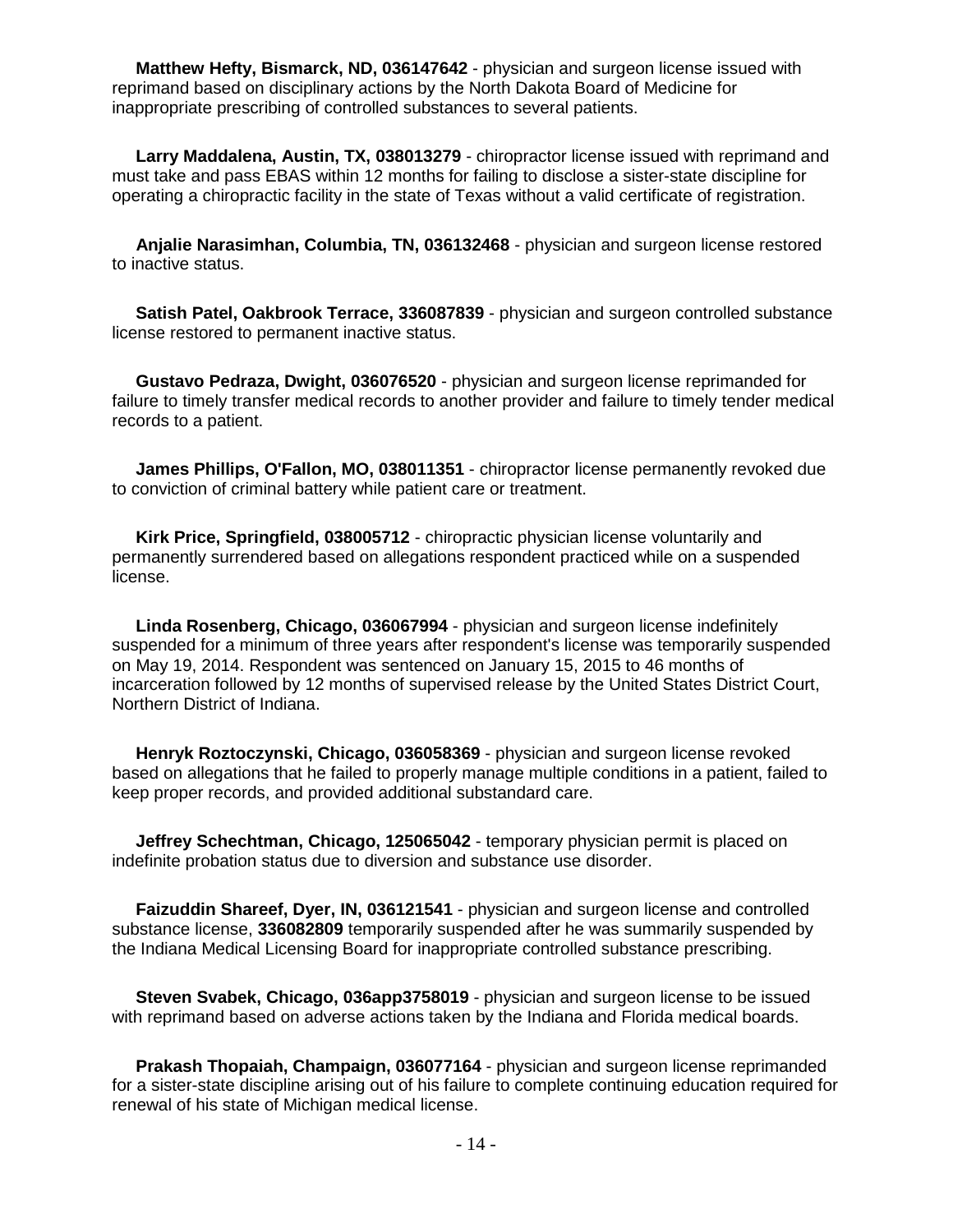**Leonard Van Gelder, Caledonia, MI, 036063743** - physician and surgeon license indefinitely suspended for healthcare fraud conviction in June 2018.

#### **MEDICAL CORPORATION**

 **Cassandra Larue-Headon, Rochelle, 042618502** - registered medical corporation license dissolved and fined \$15,000 for allegedly allowing an M.D. to use its premises to operate a weight loss clinic without adequate supervision.

#### **NURSING**

 **Francisca Kadia, Palos Heights, 041402710** - registered nurse license indefinitely suspended for a minimum of 60 days due to a Wisconsin sister-state discipline.

 **Deborah Akunu, San Antonio, TX, 041410327** - registered nurse license reprimanded due to a sister-state discipline in Texas.

 **Jose Alfonso, Miami, FL, 041218031** - registered nurse license placed in refuse to renew status after on or about April 30, 2015, the State of Florida issued a discipline order that fined respondent's nurse license and required respondent to take additional continuing education courses. On or about August 20, 2011, respondent withdrew two milligrams of liquid morphine from her employer, Jackson Memorial Hospital's Omnicell system. On or about August 20, 2011, respondent failed to accurately document whether the morphine was administered or disposed of. On or about August 20, 2011, respondent engaged in unprofessional conduct for inaccurately recording the disposition of said morphine.

 **Anthony Alford, Fairview Heights, 041382452** - registered nurse license reprimanded and fined \$500 regarding a 2008 incident in the state of Missouri in which respondent left a sponge in a patient's pelvic cavity.

 **Amena Ali, Chicago, 043116788** - licensed practical nurse license placed in refuse to renew status due to unprofessional conduct and willfully making false records in respondent's practice as a licensed practical nurse.

 **Briana Allen, Glen Carbon, IL 62034, 041437725** - registered nurse license reprimanded due to a sister-state discipline in Missouri.

 **Evita Anderson, Markham, 043050160** - licensed practical nurse license indefinitely suspended for a minimum of two years as result of removing a minimum of 20 narcotics from a facility in the state of Illinois and failure to document the narcotics administration or waste on facility records.

 **Cheryl Baylock, Mansfield, TX, 041350219** - registered nurse license placed in refuse to renew status due to a sister-state discipline by the Arizona State Board of Nursing.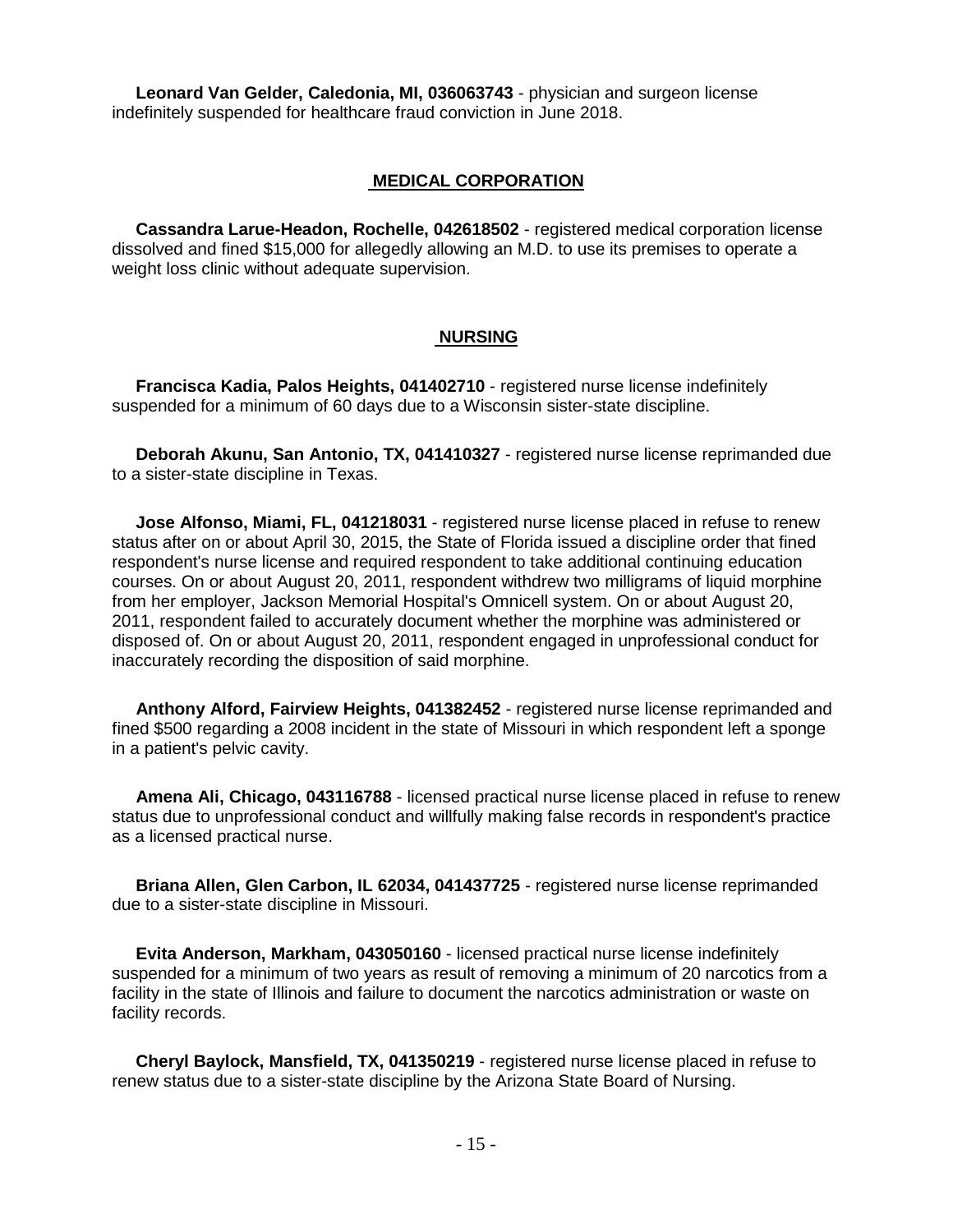**Melinda Benson, Shawnee, OK, 043066958** – licensed practical nurse license reprimanded due to a sister-state discipline in Iowa.

 **Mary Berberich, Sleepy Hollow, 041235438** - registered nurse license reprimanded due to a sister-state discipline in Texas.

 **Vanessa Berlin, Eldorado, 041218023** - registered nurse license reprimanded due to a sister-state discipline in Indiana.

 **Samantha Berry, Pekin, 041395439** - registered nurse license placed on indefinite probation for a minimum of three years for pleading guilty to retail theft (two separate cases).

 **Stanley Blanchard, Mesa, AZ, 041447998** - registered nurse license reprimanded due to a sister-state discipline in Arizona.

 **Christopher Bohland, Toledo, OH, 041391091** - registered nurse license reprimanded due to a sister-state discipline in Ohio.

 **Adetutu Bombata, Chicago, 043111930** - licensed practical nurse license suspended for failure to file and/or pay Illinois state income taxes.

 **Jackie Bowker, Lisle, 041242833** - registered nurse license reprimanded due to a sisterstate discipline in North Carolina.

 **Heather Bradley, Camby, IN, 041292743** - registered nurse license placed in refuse to renew status due to respondent's Alabama nurse license being reprimanded/censured and fined for practicing without a license for several months.

 **Barbara Brewer, Goreville, 043081682** - licensed practical nurse license placed on refuse to renew status due to an unprofessional conduct.

 **Lindsay Bridges, Altamont, 043100977** - licensed practical nurse license reprimanded for receiving a misdemeanor driving while intoxicated ticket on August 24, 2014.

 **Patricia Brunton, Conyers, GA, 041344088** - registered nurse license reprimanded due to a sister-state discipline.

 **Dana Buchholz, Davenport, IA, 041437829** - registered nurse license reprimanded due to a sister-state discipline in Iowa.

 **Lafaye Butler, Markham, 043035440** - licensed practical nurse license placed in refuse to renew status due to a sister-state discipline by the California State Board of Nursing.

 **Vernice Campbell, Carol Stream, 041180157** - registered nurse license suspended for failure to file and/or pay Illinois state income taxes.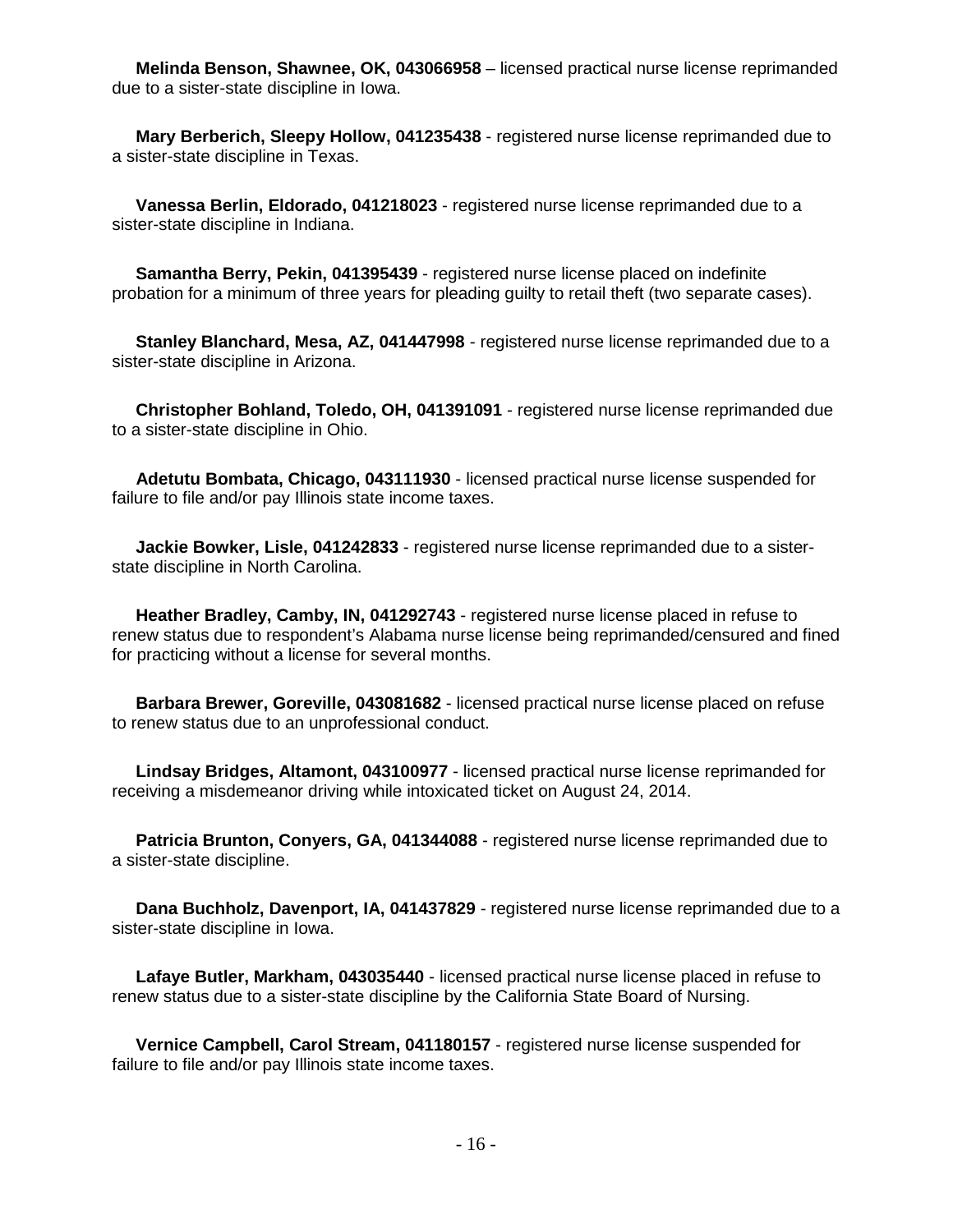**Barbara Carpenter, Kenosha, WI, 041430290** - registered nurse license reprimanded due to a sister-state discipline in Wisconsin.

 **Lisa Chandler, Chester, 043084457** - licensed practical nurse license placed in refuse to renew status due to a sister-state discipline in the state of Missouri.

 **Patricia Clark, Williston, FL, 041234296** - registered nurse license placed in refuse to renew status due to the Alabama State Board of Nursing reprimanding and censuring respondent's license with a \$1,000 fine due to respondent practicing on an expired license for a period of several months.

 **Daniel Connolly, Tinley Park, 041359683** - registered nurse license and advanced practice nurse license indefinitely suspended for a minimum of 12 months for violation of probation.

 **Rachael Cornwell, Dixon, 041421729** - registered nurse license indefinitely suspended for a minimum of one year because of having pled guilty to misdemeanor Driving Under the Influence of Alcohol and having been sentenced to probation for a period of 18 months. The sentence included respondent having to submit to alcohol treatment.

 **Sherry Costner, Monmouth, 041326753** - registered nurse license placed in refuse to renew status due to a sister-state discipline in the state of Kansas.

 **Michael Cottrell, Portland, OR, 041324287** - registered nurse license placed on probation with work restrictions for two years for self-reporting a relapse.

 **Denise Couty, Marion, 043090610** - licensed practical nurse license automatically, indefinitely suspended for a minimum of 12 months due to violating a consent order by failing to comply with terms or probation.

 **Pamela Crawford, Jackson, MS, 041205055** - registered nurse license placed in refuse to renew status due to a sister-state discipline by the state of Pennsylvania.

 **Josefina Datingaling, Scottsdale, AZ, 041223062** - registered nurse license revoked based on an Arizona Board of Nursing sister-state discipline for abuse to elderly resident of a nursing home and a misdemeanor conviction directly related to the practice of nursing.

 **Marie Davis, Naperville, 041306726** - registered nurse license placed on probation for six months due to failure to complete required patient documentation.

 **Karen Davis, Oblong, 043111505** - licensed practical nurse license reprimanded and must complete coursework because of having failed to report a termination from a facility in the state of Illinois for failure to submit to a mandatory screen.

 **Taneisha Davis, Decatur, 043117965** - licensed practical nurse license suspended for failure to file and/or pay Illinois state income taxes.

 **Laura Dejohnette, Chicago, 041219659** - registered nurse license reprimanded due to a sister-state discipline in Nevada.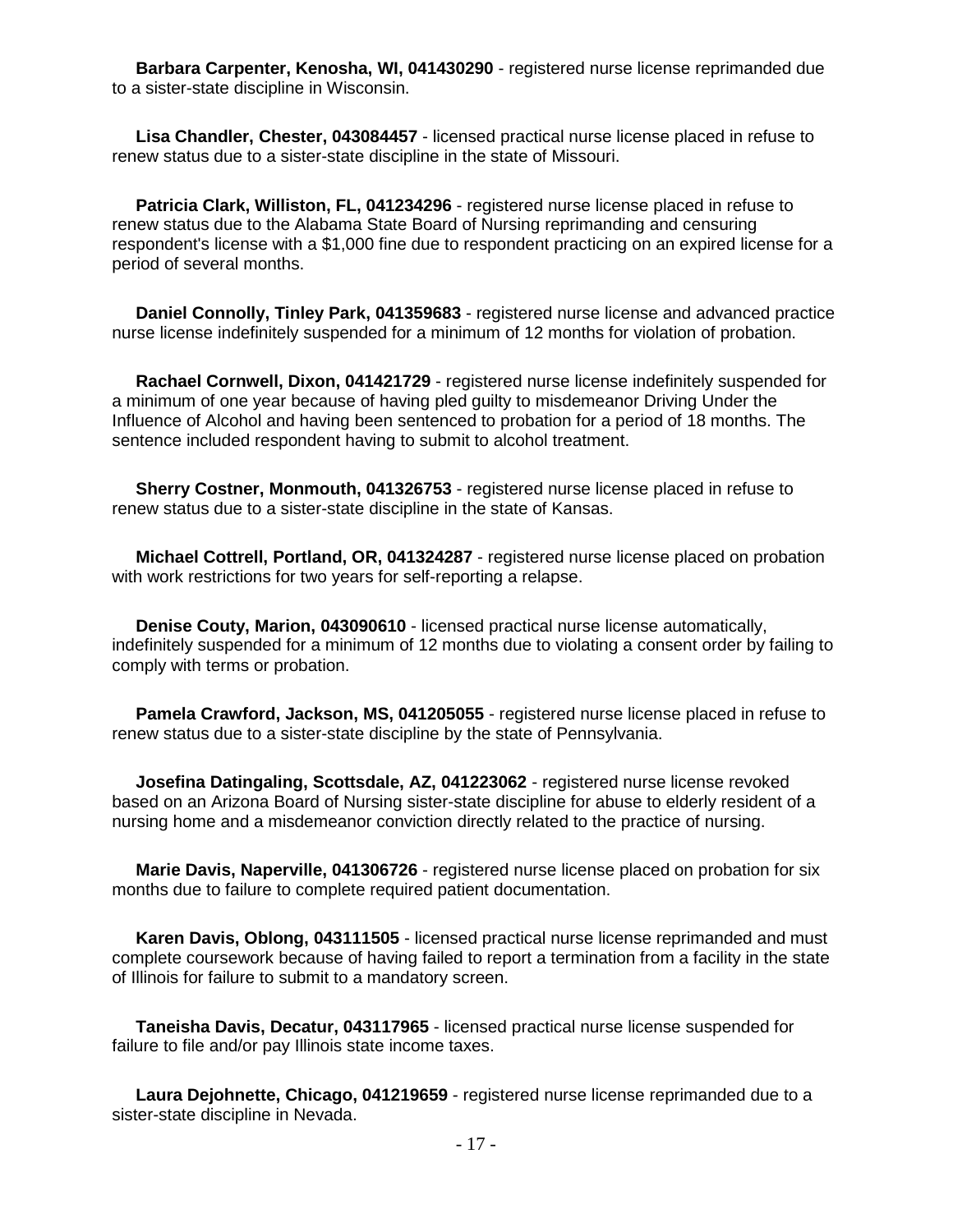**Margaret Dinneen, Evergreen Park, 041409266** - registered nurse license placed on indefinite probation with work restrictions for a minimum of three years due to unprofessional conduct and drug diversion.

 **Kristal Dixon, Surprise, AR, 041363250** - registered nurse license reprimanded due to a sister-state discipline.

 **Sara Domroes, DeKalb, 041314971** - registered nurse license placed on indefinite probation with work restrictions for a minimum of one year due to unprofessional conduct.

 **Brenda Dunaway, Vandalia, 043085855** - licensed practical nurse license reprimanded, must complete continuing education and fined \$2,000 due to failure to provide CPR to a resident.

 **Jeremy Earl, Ellis Grove, 043102417** - licensed practical nurse license placed in refuse to renew status due to a discipline by the state of Missouri.

 **Catherine Ellenberger, Miami, FL, 041227448** - registered nurse license placed in refuse to renew status due to a sister-state discipline in the state of North Carolina.

 **Rachelle Elmore, Pleasant Plains, 043074958** - licensed practical nurse license revoked for having been convicted of Financial Exploitation of the Elderly and/or Disabled and Theft, Class 2 felonies, and having been sentenced to three years in the Illinois Department of Corrections and having been ordered to pay restitution.

 **Kimberly Ferrari, Pinckneyville, 043079842** - licensed practical nurse license reprimanded for failure to assess a patient and chart while employed at a facility in the state of Illinois.

 **Valora Flukers, Austell, GA, 041373350** - registered nurse license placed in refuse to renew status due to a sister-state discipline.

 **Anthony Foley, Warsaw, 041382741** - registered nurse license reprimanded due to a sisterstate discipline in the state of Iowa.

 **Merry Forsythe, Gillespie, 043115044** - licensed practical nurse license placed on indefinite probation with work restrictions for a minimum of two years due to pleading guilty to unlawful possession of controlled substances.

 **Michelle Franklin, North Chicago, 041313389** - registered nurse license reprimanded due to a sister-state discipline in North Carolina.

 **William Frederick, Chicago Ridge, 041472045** - registered nurse license issued with reprimand for having pled guilty to felony unlawful possession of controlled substances and having been sentenced in December 2017 to first offender probation.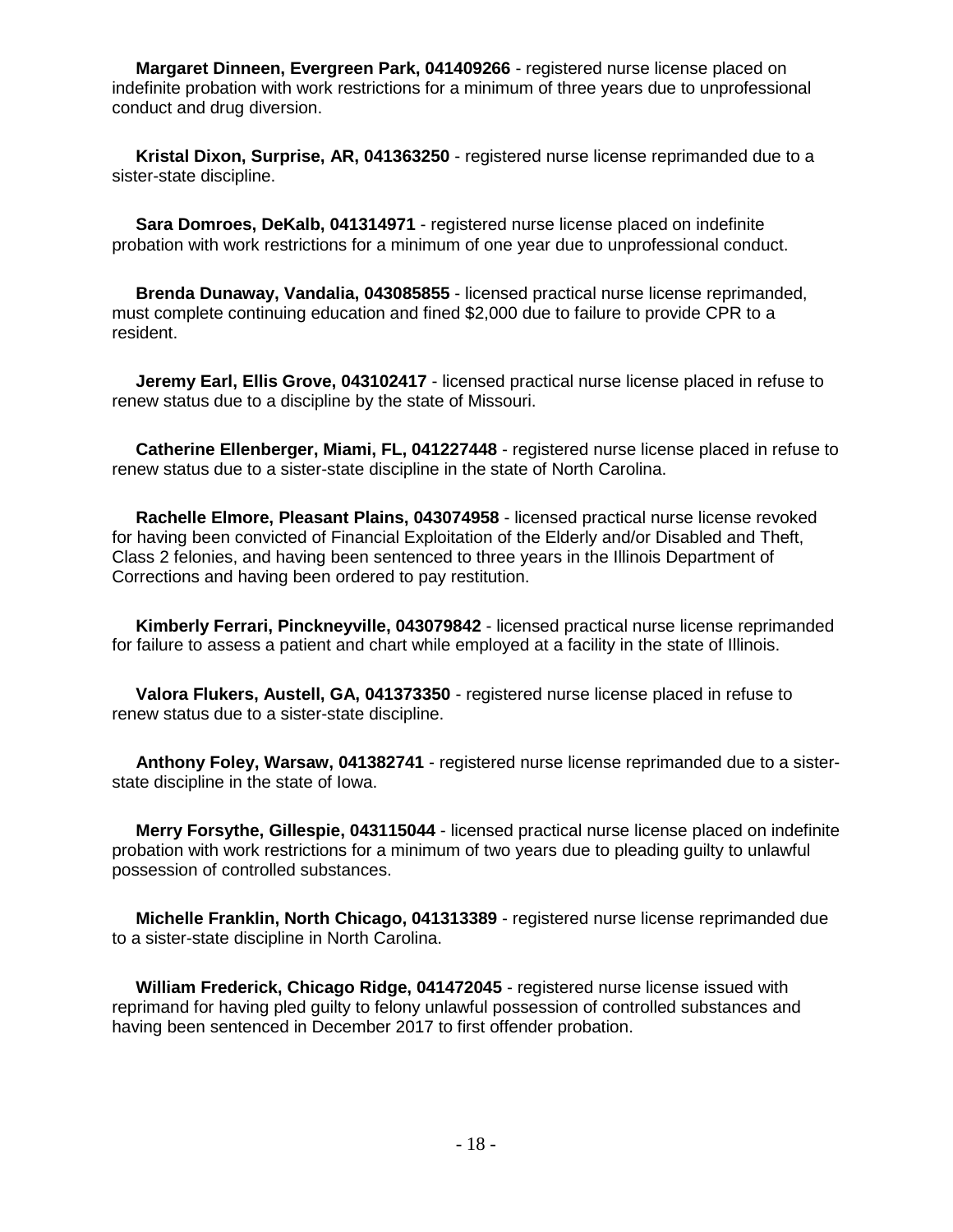**John Fuechtmann, Westchester, 041360433** - registered nurse license reprimanded and must complete continuing education for failure to submit documentation of patient care and treatment while employed at a facility in the state of Illinois.

 **Mario Garza, Chicago, 043111891** - licensed practical nurse license suspended for failure to file and/or pay Illinois state income taxes.

 **Tawnya Graves, Terre Haute, IN, 041357182** - registered nurse license reprimanded due to a sister-state discipline in the state of Indiana where she'd been issued a probation on October 9, 2015 and was removed on January 19, 2017.

 **David Haines, Oreana, 041453414** - registered nurse license restored to indefinite probation for a minimum of one year and must petition to restore.

 **Michelle Hairl, Lansing, 041343199** - registered nurse license suspended for failure to file and/or pay Illinois state income taxes.

 **Elizabeth Hall-Moten, Round Rock, TX, 041308928** - registered nurse license reprimanded due to a sister-state discipline.

 **Diana Hammar, Midlothian, 041333736** - registered nurse license placed in refuse to renew status due to a sister-state discipline by the Indiana State Board of Nursing.

 **Jo Ann Harris, Chicago, 043080974** - licensed practical nurse license suspended for failure to file and/or pay Illinois state income taxes.

 **April Hays, Waterloo, 043106805** - licensed practical nurse license placed in refuse to renew status after failed to undergo a drug test for methamphetamines while employed at New Athens Home for the Aged in Athens, IL and for failure to notify the Illinois State Board of Nursing of her termination.

 **Genecia Hearn, Calumet City, 043111885** - licensed practical nurse license suspended for failure to file and/or pay Illinois state income taxes.

 **Lorene Helton, Chicago, 043069625** - licensed practical nurse license placed in refuse to renew status due to respondent's failure to chart as administered to patients, 81 doses of controlled substances.

 **Carrie Hopper, Champaign, 041361360** - registered nurse license renewed on indefinite probation for a minimum of two years and effective upon payment of fees, filing of forms and completion of continuing education.

 **Stephanie Imrisek, Worth, 041327726** - registered nurse license placed on indefinite probation with work restrictions for a minimum of three years for having been sentenced to drug treatment court probation for 24 months for a felony forgery. The respondent satisfactorily completed the drug treatment court probation and the conviction was vacated.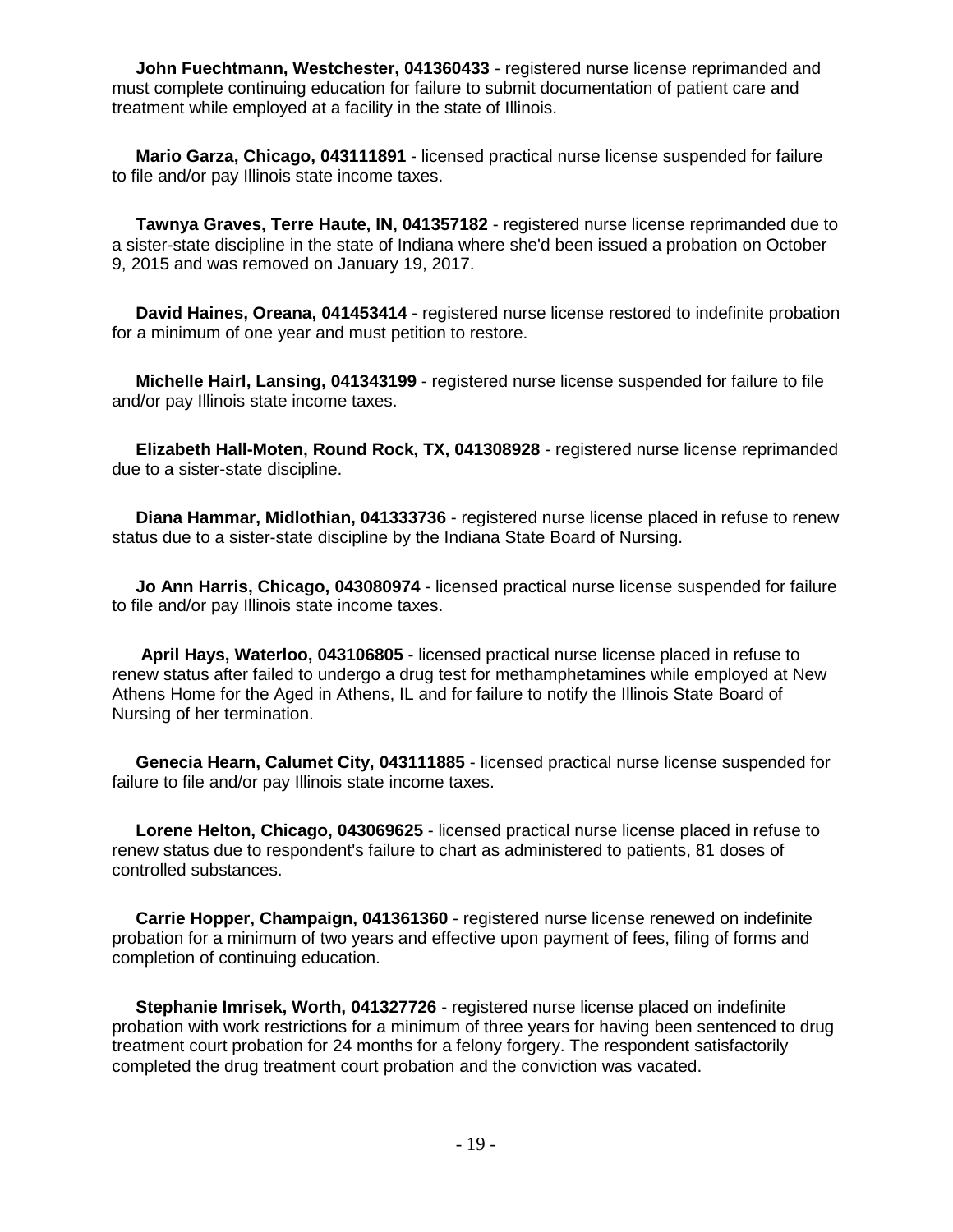**Michael Ivy, Jacksonville, 041302702** - registered nurse license placed in refuse to renew status for receiving controlled substance prescriptions from multiple providers without the prescribers' knowledge that other medical providers were also prescribing to him.

 **Sarah Jones, Oak Park, 041430609** - registered nurse license reprimanded due to a sisterstate discipline in California.

 **Theresita Jovellanos, Huntley, 041148373** - registered nurse license suspended for failure to file and/or pay Illinois state income taxes.

 **Allison Julye, Corpus Christi, TX, 041411934** - registered nurse license suspended for failure to file and/or pay Illinois state income taxes.

 **Kathleen Keating, Schenectady, NY, 041425194** - registered nurse license reprimanded due to a sister-state discipline.

 **Jill Kehoe, LeClaire, IA, 041221333** - registered nurse license placed in refuse to renew status because of voluntarily surrendering her state of Alabama registered nurse license on April 28, 2017.

 **Elizabeth Kelly, Castleton, NY, 041388155** - registered nurse license placed in refuse to renew status for sister-state discipline in Nevada, due to failure to complete continuing education.

 **Gregory Kendall, Springfield, 043061044** - licensed practical nurse license permanently revoked because of a conviction for criminal battery against a patient.

 **Paul Kiruci, Evergreen Park, 041405095** - registered nurse license suspended for failure to file and/or pay Illinois state income taxes.

 **Jawan Lasley, Chicago, 041423418** - registered nurse license suspended for failure to file and/or pay Illinois state income taxes.

 **Julie Lauritson, Normal, 041251984** - registered nurse license automatically, indefinitely suspended for a minimum of 12 months after respondent violated probation.

 **Todd Lazio, Sterling, 043113911** - licensed practical nurse license placed in refuse to renew status after respondent was arrested in Whiteside County, Illinois, for reckless conduct by knowingly endangering the bodily safety of another person. Furthermore, on January 25, 2018, respondent plead guilty to reckless conduct in connection with the June 8, 2017 arrest. Respondent failed to notify the Department of respondent's discipline.

 **Marc Lee, Chicago, 043120062** - licensed practical nurse license suspended for failure to file and/or pay Illinois state income taxes.

 **Christopher Lendi, Willowbrook, 041385459** - registered nurse license restored to indefinite probation with work restrictions for a minimum of three years.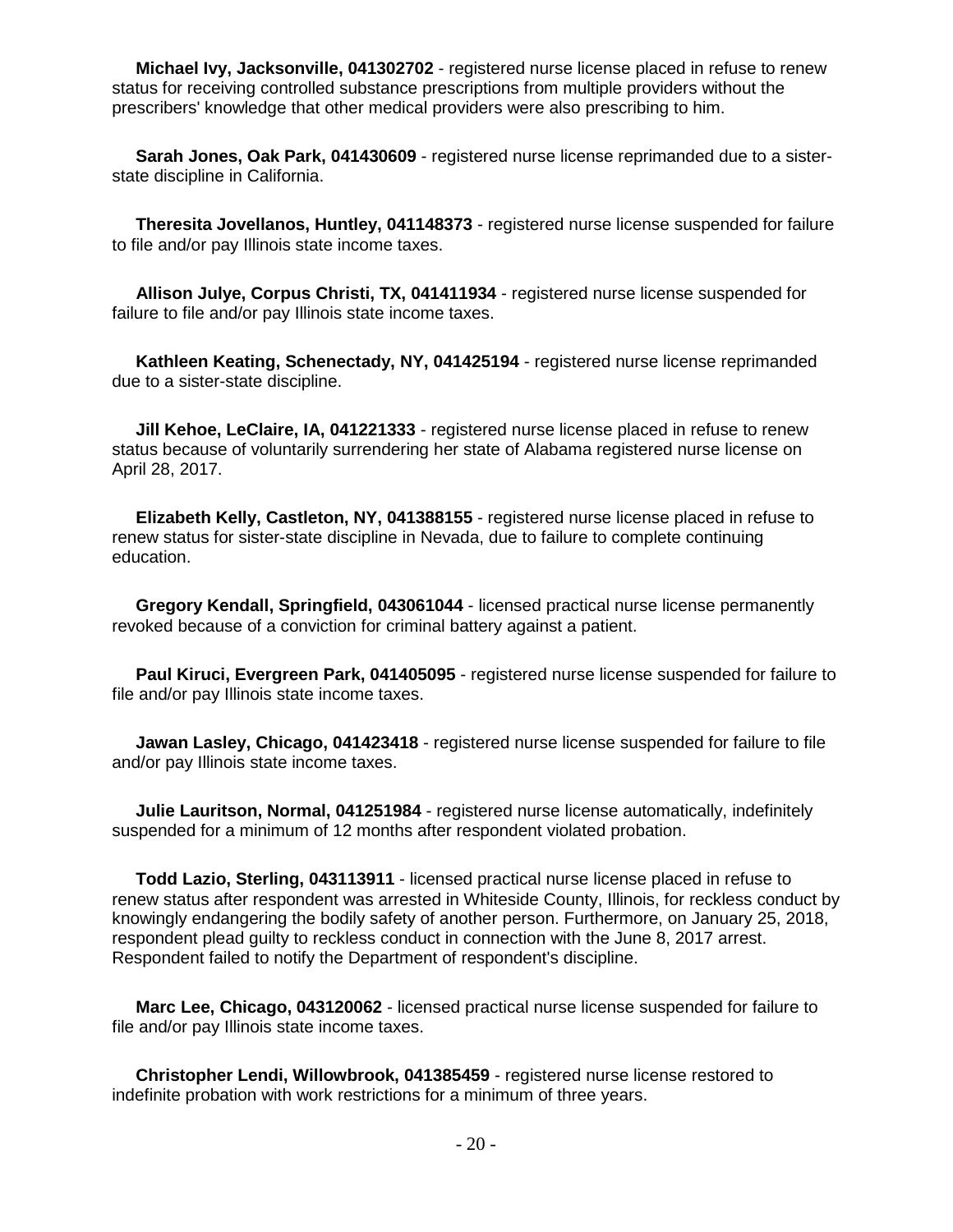**Anna Liebscher, Hillsboro, 043100283** - licensed practical nurse license indefinitely suspended for a minimum of six months due to drug diversion and failure to report termination.

 **Katherine Loudon, Charleston, 041411725** - registered nurse license and licensed practical nurse license, **043111294** are both placed in refuse to renew status due to unprofessional conduct.

 **Amanda Lutz, Palos Hills, 041399557** - registered nurse license restored to indefinite probation for a minimum of two years.

 **Catherine Makinney, Carol Stream, 041336649** - registered nurse license placed on indefinite probation for a minimum of three years due to; unprofessional conduct; drug diversion; habitual use of drugs; failure to establish and maintain patient care records; and selfadministering a drug considered a controlled substance.

 **Jason Marvel, Dunlap, 041354192** - registered nurse license reprimanded due to unprofessional conduct.

 **Jacquelin Marzan, Chicago, 041395293** - registered nurse license automatically, indefinitely suspended for a minimum of 12 months due to respondent's violation of a Care, Counseling and Treatment Agreement.

 **Christina Mazzoccoli, Fort Lauderdale, FL, 043110955** - licensed practical nurse license suspended for failure to file and/or pay Illinois state income taxes.

 **Kimberly McGee, Memphis, TN, 041317801** - registered nurse license placed in refuse to renew status due to her Tennessee nurse license being suspended because of respondent's incompetency/negligence and inability to practice safely by reason of alcohol or other substance abuse.

 **Elaine McKee, Chicago, 043072267** - licensed practical nurse license suspended for failure to file and/or pay Illinois state income taxes.

 **Kasi Miller-Dirks, Davenport, IA, 041343865** - registered nurse license placed in refuse to renew status for testing positive for substances at a facility in the state of Iowa, where she is also licensed as a registered nurse, having been terminated from the facility, and failing to report the termination to the Department.

 **Christine Molck, Leaf River, 043070864** - licensed practical nurse license placed in refuse to renew status due to a sister-state discipline in the state of Arizona.

 **Shirley Montgomery, Madison, FL, 043085939** - licensed practical nurse license placed in refuse to renew status due to a sister-state discipline in the state of Florida.

 **James Moore, Kenosha, WI, 041414174** - registered nurse license placed in refuse to renew status due to sister-state discipline in state of Wisconsin based on respondent's conviction in Kenosha County.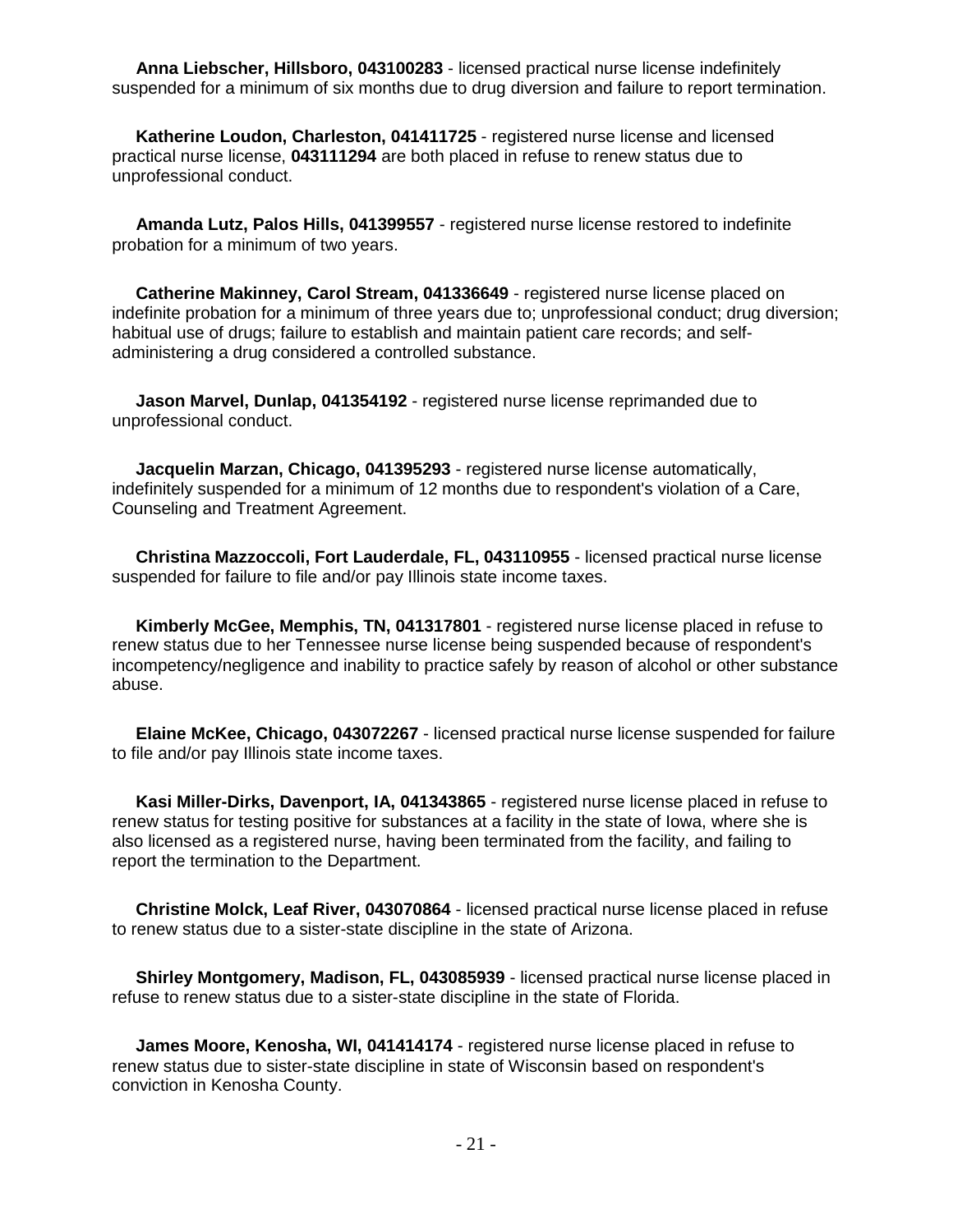**Kristen Nielsen, Chicago, 041359119** - registered nurse license indefinite suspended due to her having engaged in the making and filing of false records by creating a fraudulent prescription for controlled substances.

 **Maximo Norte, Tinley Park, 041329548** - registered nurse license suspended for failure to file and/or pay Illinois state income taxes.

**Jody North, Chicago, 041286122** - registered nurse license placed in refuse to renew status due to discipline in Vermont and failure to report the Vermont discipline.

 **Charles Nuqui, Lincolnwood, 041253799** - registered nurse license placed in refuse to renew status due to a sister-state discipline in the State of Florida due to respondent's inability to engage in the safe practice of nursing.

 **Nicole Oliver, Madisonville, KY, 043108745** - licensed practical nurse license placed in refuse to renew status due to the Kentucky State Board of Nursing placing her license on emergency suspension due to respondent testing positive for hydrophone and hydrocodone.

 **Christina Parker, Marissa, 041328636** - registered nurse license automatically, indefinitely suspended for a minimum of 12 months after failing to comply with mandatory toxicology screens.

 **Marie Philidor, Skokie, 041323097** - registered nurse license suspended for failure to file and/or pay Illinois state income taxes.

 **Nicole Raabe, Clinton, 041394980** - registered nurse license placed on indefinite probation for a minimum of two years due to her engaging in the diversion of controlled substances and a criminal conviction in DeWitt County, Illinois.

 **Aimee Randolph, Orland Park, 041284449** - registered nurse license suspended for failure to file and/or pay Illinois state income taxes.

 **Max Reed, Chandler, AZ, 043105071** - licensed practical nurse license placed in refuse to renew status after respondent voluntarily surrendered his Arizona practical nurse license due to theft of records and falsifying an application for employment. Respondent's practical nurse license was revoked by Boards of Ohio, Pennsylvania and Alabama and respondent failed to notify the Department of said disciplines.

 **Kymberlee Reid, San Diego, CA, 041352466** - registered nurse license placed in refuse to renew status due to the California State Board of Nursing revoking her license after having been evaluated and diagnosed as being unsafe to practice because of physical disabilities affecting her competency.

 **Elizabeth Rossell, Yuma, AZ, 041363324** - registered nurse license automatically, indefinitely suspended for a minimum of 12 months due to violation of Care, Counseling and Treatment Agreement.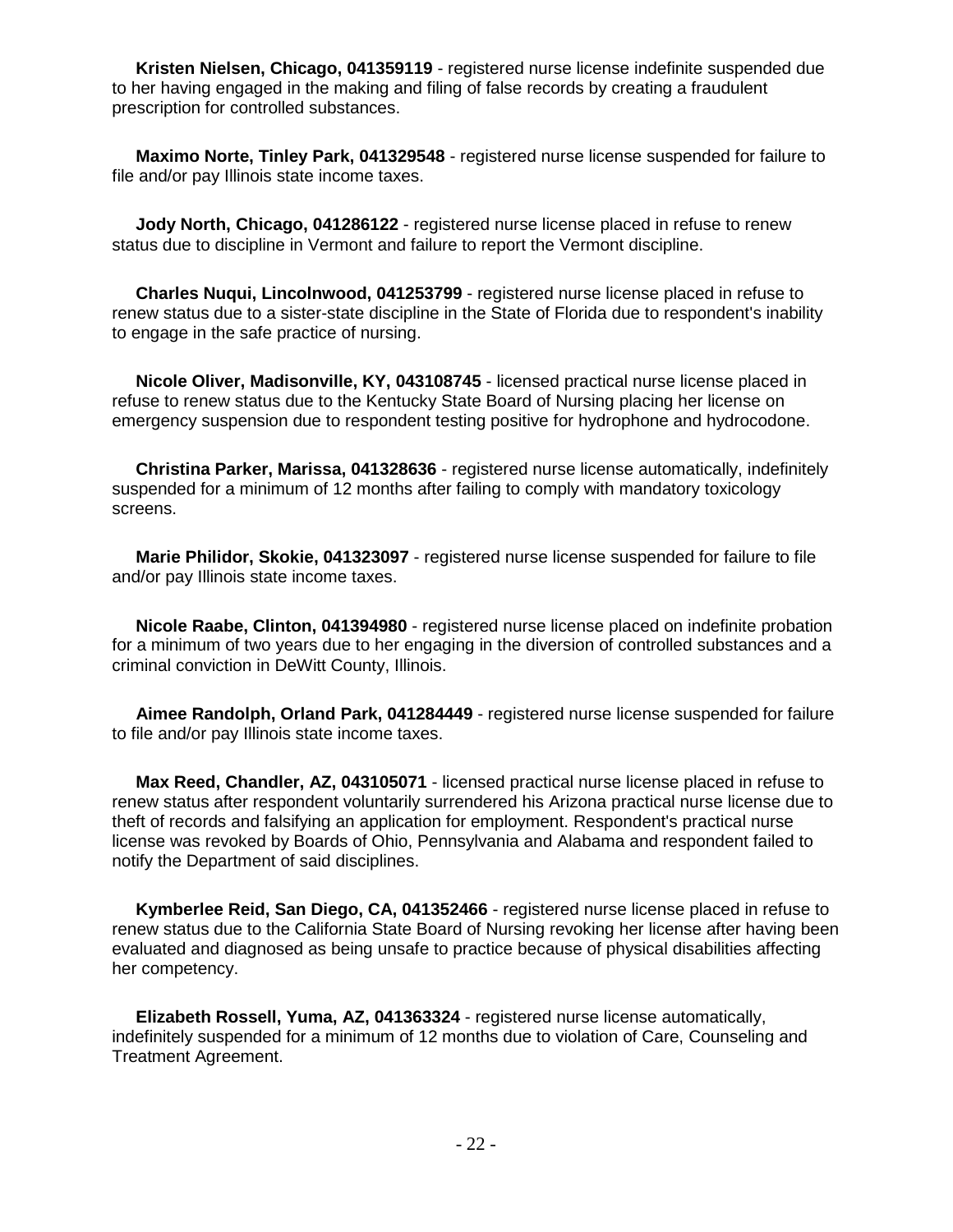**Jeanette Scott, Belleville, 041357901** - registered nurse license reprimanded due to sisterstate discipline by the Missouri State Board of Nursing.

 **Deandre Shaw, Sandy Springs, GA, 043106818** - licensed practical nurse license suspended for failure to file and/or pay Illinois state income taxes.

 **Timothy Shelby, Mishawaka, IN, 041306356** - registered nurse license placed in refuse to renew status due to sister-state discipline.

 **Dorothy Sheldon, Newport, ME, 043006058** - licensed practical nurse license placed in refuse to renew status due to a sister-state discipline.

 **Angela Shook, Marissa, 043105512** - licensed practical nurse license placed in refuse to renew status after respondent refused to undergo a drug test for methamphetamines while employed at New Athens Home for the Aged in Athens, Illinois, and respondent failed to notify the Illinois State Board of Nursing of respondent's termination.

 **Carol Siebert, Carmel, IN, 041306444** - registered nurse license placed in refuse to renew status due to a sister-state discipline.

 **Paula Simpson, Braidwood, 041213841** - registered nurse license indefinitely suspended for a minimum of three years because of having been impaired at a facility in the state of Illinois and failure to submit a mandatory screen.

 **Laurie Smith, Davenport, IA, 043108361** - licensed practical nurse license placed in refuse to renew status due to a sister-state discipline in the state of Iowa.

 **Evelyn Soule, Vallejo, CA, 041308738** - registered nurse license placed in refuse to renew status due to sister-state discipline in the state of California due to respondent administering an excessive amount of medication to a patient, committing errors in administration of medications to patients, and the failure to properly document patients' medical charts.

 **Claudette Taylor, Lakewood, CA, 041345799** - registered nurse license placed in refuse to renew status due to sister-state discipline in the state of California for being placed on probation status because of a positive drug screen.

 **Elizabeth Taylor, Galatia, 041314624** - registered nurse license restored to indefinite probation for a minimum of three years with work restrictions.

 **Patricia Troyer, Roseville, 041320197** - registered nurse license placed in refuse to renew status due to unprofessional conduct and failure to report adverse action taken by employer.

 **Ebony Truss, Chicago, 043116717** - licensed practical nurse license suspended for failure to file and/or pay Illinois state income taxes.

 **Teresa Tucker-Atkins, Manning, IA, 043105086** - licensed practical nurse license indefinitely suspended due to a discipline by the Iowa State Board of Nursing.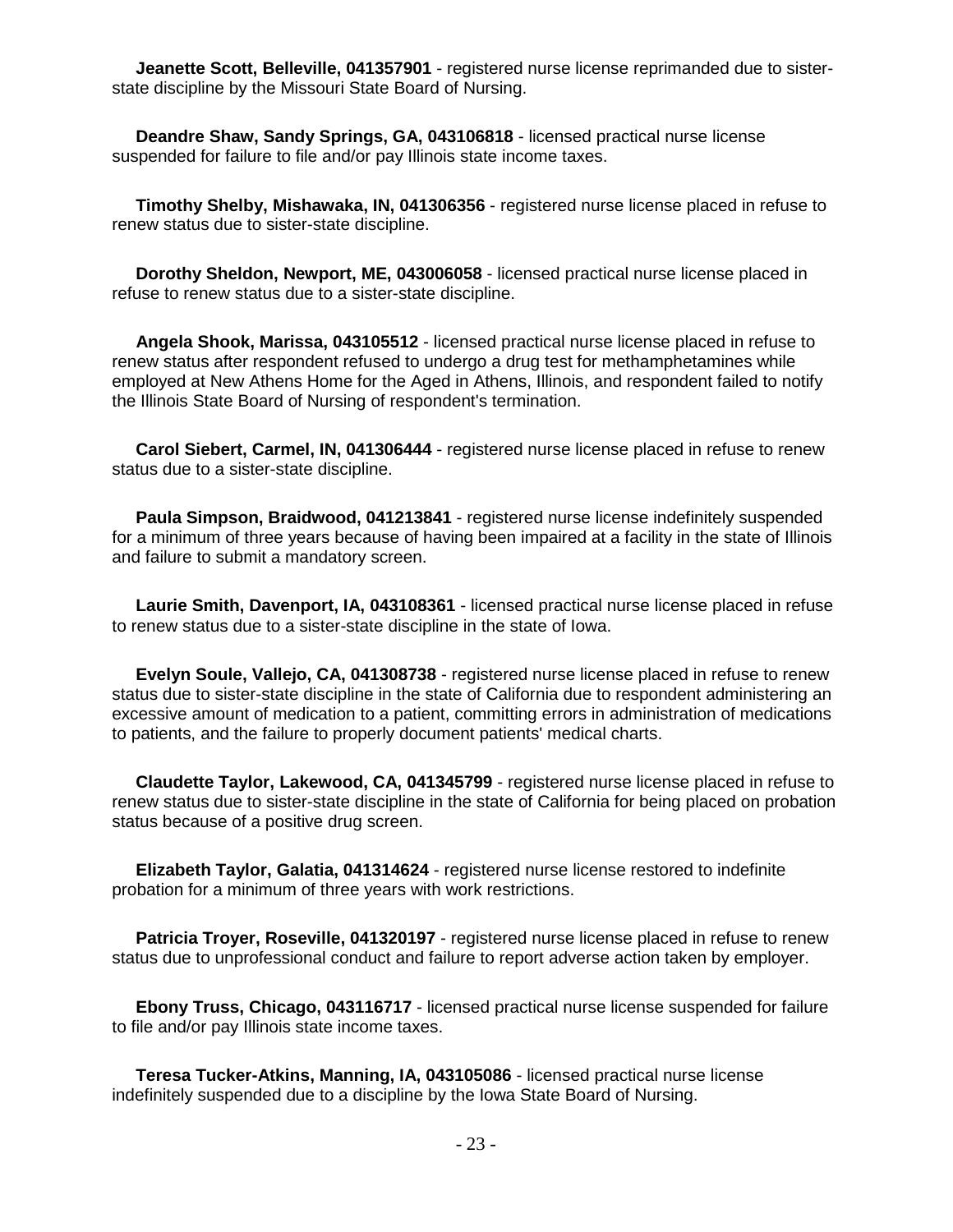**Ramona Turley, Greenville, 041265909** - registered nurse license suspended for failure to file and/or pay Illinois state income taxes.

 **Jennifer Vestal, Justice, 043101831** - licensed practical license suspended for failure to file and/or pay Illinois state income taxes.

 **Gabrielle Warzecha, Chicago, 041407889** - registered nurse license suspended for failure to file and/or pay Illinois state income taxes.

 **Tina Weik, Granite City, 043101549** - licensed practical nurse license placed in refuse to renew status for 2018 felony conviction for methamphetamine possession.

 **Betty Wilkes, Chicago, 043072255** - licensed practical nurse license suspended for failure to file and/or pay Illinois state income taxes.

 **Christopher Williams, Richton Park, 041409702** - registered nurse license suspended for failure to file and/or pay Illinois state income taxes.

#### **NURSING HOME ADMINISTRATOR**

 **Allison Bertacchi, Downers Grove, 044011480** - nursing home administrator license reprimanded with continuing education conditions due to unprofessional conduct.

 **Michael Brown, Calumet City, 044011337** - nursing home administrator license reprimanded and must complete continuing education hours due to unprofessional conduct while acting as the nursing home administrator at Midway Neurological/Rehab Center in Bridgeview, Illinois.

 **Susan Held, St. Charles, 044011230** - nursing home administrator license reprimanded and must complete coursework due to substandard quality of care.

 **Gwen Hisabeck, Pontiac, 044010398** - nursing home administrator license placed in refuse to renew status due to pleading guilty to: 17 counts of Medicare fraud; one count of conspiracy to obstruct a federal audit; and one count of making false statements regarding health care benefit program in a patient's initial plan of care.

 **Janice Kindred, Heyworth, 044005788** - nursing home administrator license reprimanded and must complete additional continuing education hours due to substandard quality of care.

#### **OCCUPATIONAL THERAPY**

 **Chisisi Gordon, Gary, IN, 057003483** - certified occupational therapy assistant license reprimanded due to a sister-state discipline.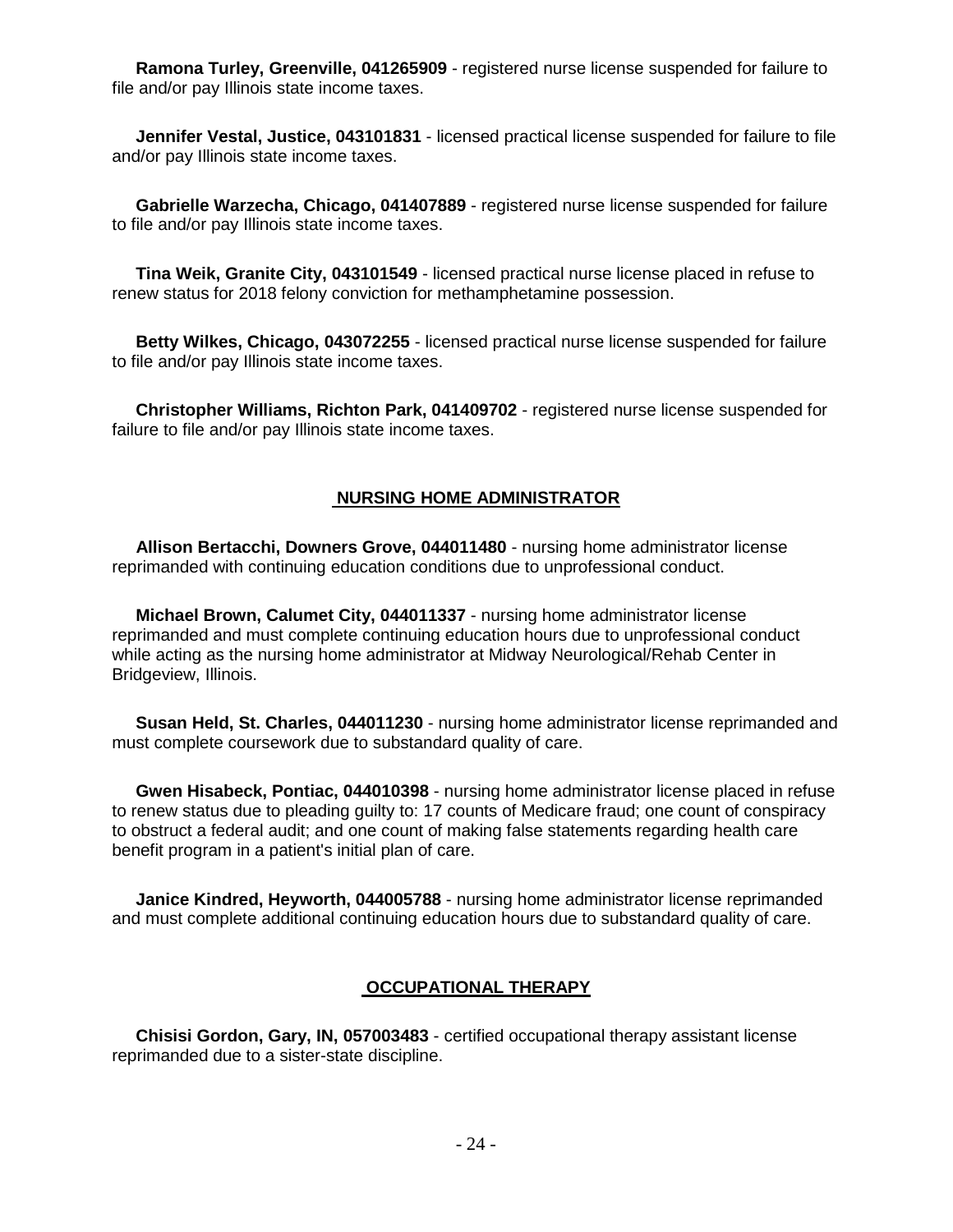#### **PHARMACY**

 **Patricia Baidoo, Springfield, 051301793** - pharmacist license to be issued and placed on indefinite probation with work restrictions for a minimum of two years due to a prior discipline in the state of West Virginia.

 **Christine Bartley, Chicago, 049216171** - pharmacy technician license suspended for failure to file and/or pay Illinois state income taxes.

 **Monica Cleaver, Elizabethtown, KY, 049158894** - pharmacy technician license suspended for failure to file and/or pay Illinois state income taxes.

 **Ebonie Cunningham, Chicago, 049196382** - pharmacy technician license suspended for failure to file and/or pay Illinois state income taxes.

 **Megan Ernst, Donnellson, 049214333** - pharmacy technician license placed in refuse to renew status after diverted 30 alprazolam 1mg tablets from CVS #06930 and failed to report diversion to the Department.

 **Timothy Gilkison, Chicago, 051291703** - pharmacist license restored to indefinite probation for a minimum of three years.

 **Kimberly Gurley, Herrin, 049159975** - pharmacy technician license revoked due to unprofessional conduct.

 **Shanita Hunt, Chicago, 049254365** - pharmacy technician license placed in refuse to renew status due to her violating the terms of probation on her license.

 **Angela Karash, Warrenville, 049142494** - pharmacy technician license is voluntarily surrendered due to having engaged in the diversion of controlled substances.

 **Medvantz Specialty Pharmacy, Sioux Falls, SD, 054018806** - pharmacy license reprimanded and fined \$500 after self-reporting sister-state disciplines based on a 2015 Louisiana Board of Pharmacy discipline for operating without a designated Louisiana-licensed pharmacist-in-charge.

 **Promesa Health Pharmacy, Omaha, NE, 054016217** - pharmacy license reprimanded and fined \$500 due to a self-report of a Maine sister-state discipline for filing an untimely application for change of pharmacist.

 **Maria Reynolds, Decatur, 049244548** - pharmacy technician license indefinitely suspended due to her engaging in the diversion of controlled substances.

 **Robert Sims, Louisville, 049151473** - pharmacy technician license indefinitely suspended for a minimum of three years due to his having altered and created prescriptions that were not authorized by the prescribing physician.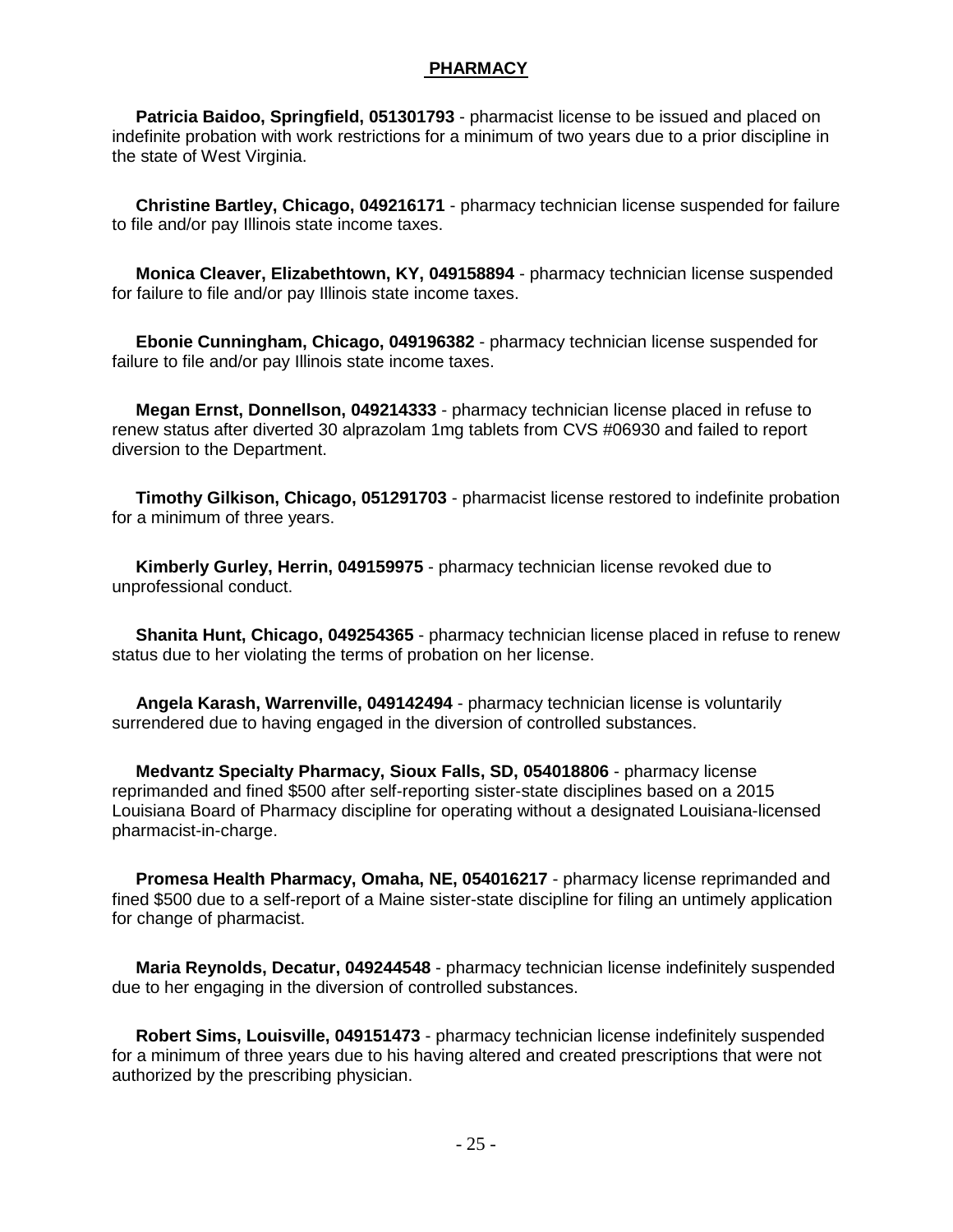**Shawntoria Sudduth, Aurora, 049128186** - pharmacy technician license suspended for failure to file and/or pay Illinois state income taxes.

 **Nicholas Zener, Gurnee, 051293112** - pharmacist license restored to indefinite probation for a minimum of one year effective upon payment of fees and filing of forms

.

#### **PHYSICAL THERAPY**

 **Philip Rajkowski, East Peoria, 160004505** - physical therapist assistant license is reprimanded as result of unprofessional conduct exhibited toward a patient while assisting in providing physical therapy to the patient and in failing to maintain the integrity of a professional relationship with a patient.

#### **PUBLIC ACCOUNTANT**

 **William Flaherty, Orland Park, 065022957** - licensed certified public accountant license suspended for failure to file and/or pay Illinois state income taxes

 **William Flaherty, Orland Park, 065022957** - licensed certified public accountant license suspended for failure to file and/or pay Illinois state income taxes.

 **Charles Sila, Normal, 065009907** - licensed certified public accountant license placed in refuse to renew status based on failure to respond to a Department written request within 30 days from the date DPR sent respondent a written information request.

 **Stuart Wright, Honolulu, HI, 065045956** - licensed certified public accountant license revoked as result of pleading guilty and being convicted in August 2017 of a criminal felony hate crime.

#### **RESPIRATORY CARE**

 **Rebecca Adam, Fairfield, IA, 194009941** - respiratory care practitioner license indefinitely suspended for testing positive for controlled substances.

 **Brandy Jones, Naperville, 194app3791485** - respiratory care practitioner license to be issued with reprimand based on a criminal conviction in 2012 unrelated to patient care.

 **Tianna Jones, Country Club Hills, 194006674** - respiratory care practitioner license suspended for failure to file and/or pay Illinois state income taxes.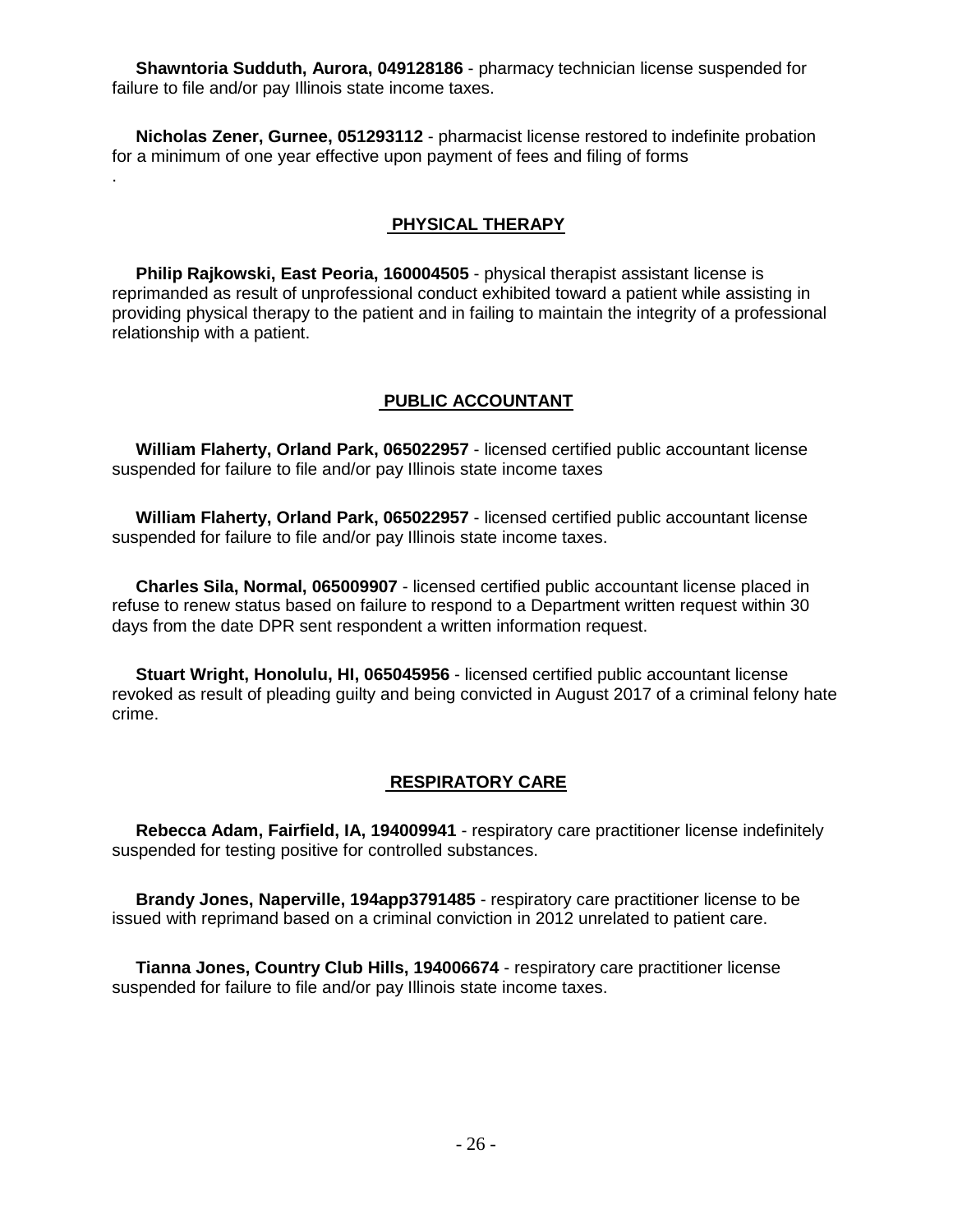#### **SHORTHAND REPORTER**

 **Tracy Kerney, Matteson, 084004282** - certified shorthand reporter license suspended for failure to file and/or pay Illinois state income taxes.

#### **SPEECH-LANGUAGE PATHOLOGY AND AUDIOLOGY**

 **Stephen Skundrich, Wood River, 146005630** - speech language pathologist license placed on probation for two years because of improper billing practices associated with inaccurately reporting the amount of time spend providing speech language pathology services to a patient.

#### **PROFESSIONAL ENGINEER**

 **Kevin Garnett, Winchester, 062057955** - licensed professional engineer license suspended for failure to file and/or pay Illinois state income taxes.

 **Sara Hutson, Bunker Hill, 062060364** - licensed professional engineer license suspended for failure to file and/or pay Illinois state income taxes.

### **DIVISION OF REAL ESTATE**

#### **UNLICENSED**

 **Rashonda Armfiled, Chicago** - ordered to cease and desist the unlicensed practice of real estate and fined \$1,000, for advertising for leases as a representative of Rentology.

#### **APPRAISAL**

 **Gene Dwiggins, St. Louis MO, 556002014** - certified residential real estate appraiser license indefinitely suspended and fined \$750 for failure to complete continuing education prior to renewing his license and for stating on the renewal application that the education had been completed.

#### **REAL ESTATE**

 **Mustafa Ali, Chicago, 471012558** - real estate managing broker license suspended for failure to file and/or pay Illinois state income taxes.

 **Sadiq Alnabhan, Arlington Heights, 475177473** - real estate broker license indefinitely suspended for being more than 30 days delinquent in the payment of child support.

 **Raymond Anderson, Arlington Heights, 475154754** - real estate broker license suspended for failure to file and/or pay Illinois state income taxes.